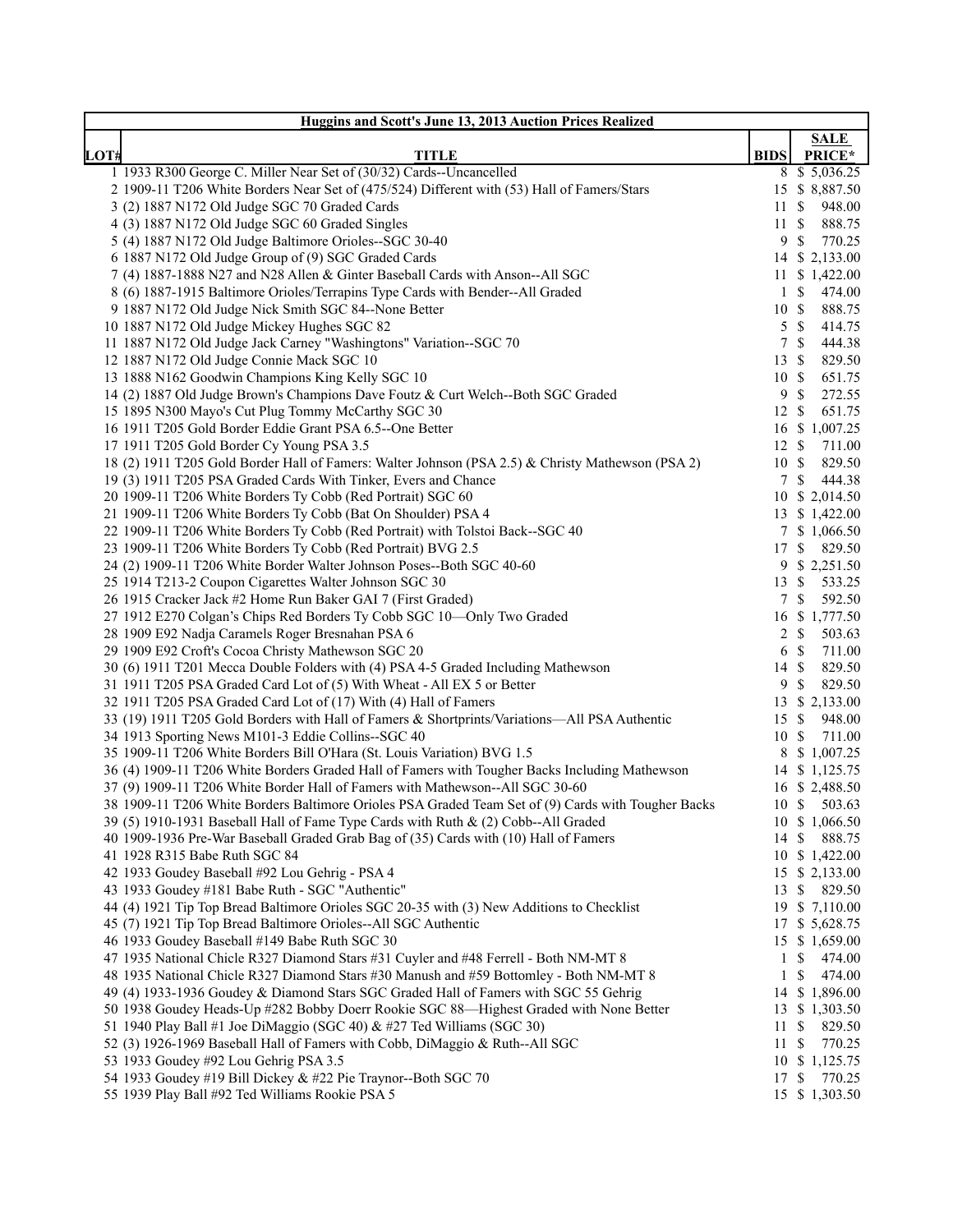| 56 1939 Play Ball #26 Joe DiMaggio PSA 4                                                                 | 6 <sup>°</sup>   |               | 503.63                   |
|----------------------------------------------------------------------------------------------------------|------------------|---------------|--------------------------|
| 57 1948 Bowman Baseball #38 Red Schoendienst RC SGC 88                                                   | $10 \text{ }$ \$ |               | 888.75                   |
| 58 (3) 1948-1949 Bowman Baseball Hall of Fame Rookies with PSA 5 Jackie Robinson                         | 13S              |               | 888.75                   |
| 59 1952 Topps Baseball #321 Joe Black High Number--PSA 7                                                 | $14 \text{ }$ \$ |               | 651.75                   |
| 60 1952 Topps Baseball #395 Jake Pitler High Number PSA 6.5                                              | 8                | $\mathbb{S}$  | 385.13                   |
| 61 (5) 1952 Topps New York Yankees PSA Graded Cards with #384 Crosetti                                   | 9                | $\mathbb{S}$  | 355.50                   |
| 62 1953 Topps Baseball #82 Mickey Mantle - PSA 4                                                         |                  |               | 22 \$ 1,125.75           |
| 63 (3) 1953 Topps New York Yankees Cards with Ford--All PSA 7                                            | 9                | $\mathbb{S}$  | 325.88                   |
| 64 1954 Topps Baseball #1 Ted Williams SGC 70                                                            | 9                | $\mathbb{S}$  | 237.00                   |
| 65 1954 Bowman Baseball #66 Ted Williams SGC 55                                                          | 16 \$            |               | 948.00                   |
| 66 1955 Topps Baseball #123 Sandy Koufax RC--PSA 7                                                       |                  |               | 17 \$ 1,896.00           |
| 67 1955 Topps Baseball #164 Roberto Clemente RC--PSA 6.5                                                 |                  |               | 22 \$ 1,659.00           |
| 68 1951 Bowman Baseball #253 Mickey Mantle RC (SGC 45) and #305 Willie Mays RC (SGC 55)                  |                  |               | 15 \$ 4,443.75           |
| 69 1952 Topps Baseball #311 Mickey Mantle Rookie High Number-SGC 35                                      |                  |               | 21 \$ 7,110.00           |
| 70 1949 Lummis Peanut Butter Del Ennis SGC 30--Only Graded                                               |                  |               |                          |
| 71 (3) 1948-49 Leaf Gum Baseball Hall of Famers with Musial, Ruth & Williams--All SGC 40-60              |                  |               | 7 \$ 1,007.25            |
|                                                                                                          |                  |               | 19 \$ 1,896.00           |
| 72 (5) 1948-49 Leaf Gum Baseball Hall of Famers with Ruth & DiMaggio--All SGC                            |                  |               | 16 \$ 1,777.50           |
| 73 (3) 1949 Bowman Brooklyn Dodger Rookie Hall of Famers with Campanella, Robinson & Snider--All SGC     |                  |               | 16 \$ 1,777.50           |
| 74 (4) 1952 Topps Baseball High Numbers--All PSA 6-6.5                                                   |                  |               | 10 \$ 1,007.25           |
| 75 (3) 1953 Bowman Color Baseball SGC 60 Graded Stars with Mantle & Reese                                | 11S              |               | 948.00                   |
| 76 (4) 1948-1953 Bowman Baseball Hall of Famers with Berra RC & Berra/Mantle--All SGC Graded             | 7S               |               | 888.75                   |
| 77 (53) 1952-1955 Red Man Tobacco (with Tabs) Singles Including (18) SGC Graded                          | 12S              |               | 888.75                   |
| 78 1954 Topps #128 Henry Aaron RC (SGC 40) & 1955 Topps #164 Roberto Clemente RC (SGC 50)                |                  |               | 13 \$ 1,125.75           |
| 79 1955 Bowman Hank Aaron - GAI 9                                                                        |                  |               | 2 \$ 1,066.50            |
| 80 (3) 1955 Topps Baseball #164 Roberto Clemente Rookie Cards with (2) SGC 40                            | 17               |               | \$1,066.50               |
| 81 1911-1983 PSA Graded Baseball Card Lot of (45) With T205 Mathewson and (3) Mantle                     |                  |               | 17 \$ 1,896.00           |
| 82 (3) 1955-1967 Topps Baseball Hall of Fame Pitcher Rookies with Carlton, Koufax & Seaver--All PSA      |                  |               | 18 \$ 1,540.50           |
| 83 1954 Esskay Hot Dogs Orioles Dick Kryhoski SGC 35                                                     | 5                | \$            | 189.60                   |
| 84 1954 Esskay Hot Dogs Orioles Clint Courtney SGC 30--Only Graded by SGC or PSA                         | 4                | <sup>\$</sup> | 272.55                   |
| 85 1954 Esskay Hot Dogs Orioles Chico Garcia SGC 30--Only Graded by SGC or PSA                           |                  |               | 17 \$ 2,014.50           |
| 86 1954 Esskay Hot Dogs Orioles Lou Kretlow SGC 30--Only Graded by SGC or PSA                            | 3                | $\mathbb{S}$  | 260.70                   |
| 87 1954 Esskay Hot Dogs Orioles Chuck Diering SGC 20                                                     | 6                | $\mathbb{S}$  | 296.25                   |
| 88 1956 Topps Baseball #135 Mickey Mantle (Gray Back) SGC 70                                             | $12 \text{ }$ \$ |               | 533.25                   |
| 89 (3) 1956 & 1957 Topps Baseball Checklists--All PSA 5-6                                                | 21 \$            |               | 711.00                   |
| 90 (4) 1954-1962 Topps New York Yankees PSA 6-8 Graded Cards with Ford & Mantle                          | 10S              |               | 414.75                   |
| 91 1959 Home Run Derby Willie Mays SGC 55                                                                | $12 \text{ }$ \$ |               | 503.63                   |
| 92 1964 Topps Giants BVG 9.5 #25 Mantle - Highest Graded                                                 | 0 <sup>5</sup>   |               | $\blacksquare$           |
| 93 1967 Topps Venezuelan #213 Willie Mays SGC 45--Highest Graded                                         | 5                | -\$           | 385.13                   |
| 94 1967 Topps Punch-Outs Sandy Koufax SGC 45                                                             | 10 \$            |               | 296.25                   |
| 95 1969 Topps Super #42 Joe Morgan Proof--SGC Authentic                                                  | $\boldsymbol{0}$ | $\mathbb{S}$  | $\overline{\phantom{a}}$ |
| 96 1972 Topps Baseball BVG 9.5 #49 Willie Mays - Highest Graded                                          | $\overline{0}$   | $\mathbb{S}$  |                          |
| 97 1980 WBTV Charlotte Orioles Cal Ripken SGC 40                                                         |                  |               |                          |
|                                                                                                          |                  |               | 20 \$ 3,258.75           |
| 98 (7) 1957-1960 Topps Baseball SGC 55-86 Graded Stars with (3) Mantle                                   |                  |               | 14 \$ 2,370.00           |
| 99 (9) 1959 Topps Baseball PSA 7-9 Graded Cards with Orlando Cepeda, Brooks & Frank Robinson             | 10S              |               | 711.00                   |
| 100 (7) 1957-1966 Topps Baseball Graded Stars with (3) Mantle                                            | 10S              |               | 948.00                   |
| 101 (11) 1953-1968 Baseball Hall of Fame SGC Graded Stars with (2) Mantle & (4) Clemente                 |                  |               | 11 \$ 1,007.25           |
| 102 1965 Old London Coins Paper Proof & 1968 Topps Test Discs Willie Mays--Both SGC Authentic            |                  |               | 18 \$ 2,133.00           |
| 103 (3) 1960-1980 Topps Baseball Carlton, Henderson & Yastrzemski Rookies--All SGC 88-92                 | 8                | $\mathbb{S}$  | 651.75                   |
| 104 1967 Topps Punch-Outs Willie Mays SGC 50                                                             | 1                | $\mathbb{S}$  | 474.00                   |
| 105 (4) 1968 & 1969 Topps Baseball Willie Mays Oddball Cards with (3) SGC Graded                         | 6                | $\mathbb{S}$  | 503.63                   |
| 106 1961-2000 Topps Baseball Graded HOF/Star Cards Lot of (35) - All PSA 8 or Better                     | 14               |               | \$1,303.50               |
| 107 1888 N43 Allen & Ginter Baseball Set of (6) Players Glued on Scrapbook Page                          |                  |               | 26 \$4,147.50            |
| 108 1913 WG5 National Game Complete Set of (54) Cards                                                    |                  |               | 9 \$ 2,133.00            |
| 109 1934 Diamond Matchbooks Silver Border Baseball Near Set of (196/200)                                 | 10               | $\mathbb{S}$  | 888.75                   |
| 110 1935-1936 Diamond Matchbooks Baseball Near Set (145/156) Plus Cubs Set (23/23)                       | 6                | $\mathbb{S}$  | 503.63                   |
| 111 1935 Wheaties Baseball Series 1 Partial Set (20/27) & 1936 Wheaties Baseball Series Near Set (11/12) | 5                | -\$           | 414.75                   |
| 112 1936 S and S Game Complete Set of (52) Cards Plus (2) Dupes & (6) Contest/Rules Cards                | 13 \$            |               | 888.75                   |
| 113 1935-1937 W-UNC Baseball Managers Set of (16) Cards with (11) Hall of Famers--Uncataloged            | 0 <sup>5</sup>   |               |                          |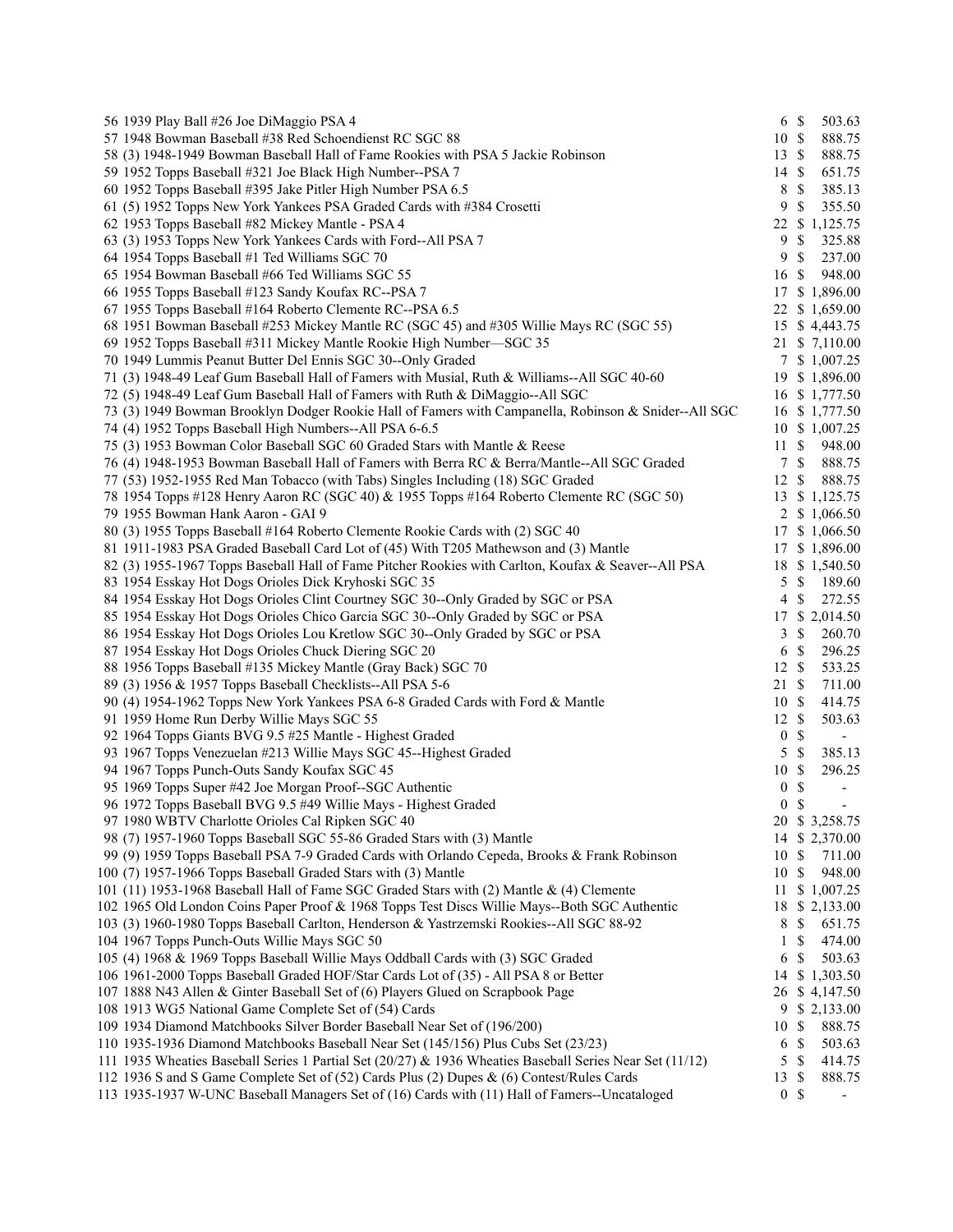| 114 1941 Play Ball Complete Set of (72) Cards with (4) PSA Graded Keys                                                                                     |                  | 16 \$ 2,844.00                      |
|------------------------------------------------------------------------------------------------------------------------------------------------------------|------------------|-------------------------------------|
| 115 1941 Double Play Complete Set of (75)                                                                                                                  |                  | 21 \$ 3,258.75                      |
| 116 1948 Bowman Baseball Complete Set of (48) Cards                                                                                                        | 15 \$            | 888.75                              |
| 117 1948 Bowman Baseball Near Set of (47/48) Cards                                                                                                         |                  | 23 \$ 1,422.00                      |
| 118 1951 Topps Red Backs PSA 7-9 Graded Near Set of (42/52) Cards                                                                                          |                  | 27 \$ 2,607.00                      |
| 119 High-Grade 1951 Topps Blue Backs Near Set of (48/52) PSA Graded Cards                                                                                  |                  | 17 \$ 3,258.75                      |
| 120 1953 Topps Baseball Complete Set (274/274) with (5) PSA Graded                                                                                         |                  | 18 \$4,147.50                       |
| 121 1954 Bowman Baseball Complete Set of (224) With SGC 82 Mantle                                                                                          |                  | 18 \$ 2,251.50                      |
| 122 1954 Topps Baseball Complete Set of (250/250)                                                                                                          |                  | 13 \$ 2,133.00                      |
| 123 1954 Red Heart Dog Food Near Set of (25/33) with Mantle                                                                                                |                  | 13 \$ 1,007.25                      |
| 124 1956 Topps Baseball Complete Set of (340) Cards                                                                                                        |                  | 12 \$ 1,659.00                      |
| 125 1954 Johnston Cookies Braves Complete Set of (35) Cards                                                                                                |                  | 20 \$ 1,777.50                      |
| 126 (3) 1954-1955 Baltimore Orioles Zip Card Complete Sets                                                                                                 | 7S               | 355.50                              |
| 127 1954 Veltex Lewiston Broncs Original Album & One-Card Set                                                                                              | $13 \text{ }$ \$ | 948.00                              |
| 128 1955 Armour Coins Near Set (22/24) Including SPs Plus (12) Color Variations                                                                            | $16 \text{ }$ \$ | 592.50                              |
| 129 1959 Yoo-Hoo Bottle Caps Near Master Set of (9/11) with (2) Mantle & Uncatalogued Kubek Variation                                                      | 8                | $\mathbb{S}$<br>503.63              |
| 130 1959 Armour Coins Set (20/20) & 1960 Armour Coins Near (19/20) Plus (35) Dupes                                                                         | 15 \$            | 829.50                              |
| 131 1958 Topps Baseball Near Set of (486/495) Cards                                                                                                        |                  | 13 \$ 1,540.50                      |
| 132 1961 & 1962 Topps Baseball Stamp Panels Near/Partial Sets                                                                                              |                  | 24 \$ 1,777.50                      |
| 133 1956 Topps Baseball Complete Set of (340/340) Plus Both Checklists, (4) Team Variations & More                                                         |                  | 16 \$ 3,258.75                      |
| 134 1957 Topps Baseball Complete Set of (407/407) Cards                                                                                                    |                  | 14 \$ 1,896.00                      |
| 135 1957 Topps Baseball Near Set (364/407) Plus (2) Checklists                                                                                             |                  | 14 \$ 2,133.00                      |
| 136 1959 Topps Baseball Complete Set of (572) Cards with (8) PSA Graded Keys                                                                               |                  | 26 \$ 5,332.50                      |
| 137 1959 Topps Baseball Complete Set of (572) Cards                                                                                                        |                  | 16 \$ 2,014.50                      |
| 138 1960 Topps Baseball Master Set of (572) Cards Plus (66/66) White Cardboard #375-440 Backs                                                              |                  | 27 \$ 5,332.50                      |
| 139 1961 Post Cereal Baseball Master Set of (357) Cards with All Variations                                                                                |                  | 22 \$4,443.75                       |
| 140 1962 Post Cereal Baseball Complete Set of (200) Cards Plus Both Mantle & Maris Variations                                                              |                  | 18 \$ 2,488.50                      |
| 141 1963 Post Cereal Baseball Near Master Set of (206/208) Cards                                                                                           |                  | 25 \$ 3,851.25                      |
| 142 1962 Topps Baseball Complete Set (598/598) with (11) PSA Graded Keys Including Mantle                                                                  |                  | 23 \$ 6,517.50                      |
| 143 1962 Salada Baseball Near Master Set of (258/267) Coins with Brandt Variation                                                                          |                  | 19 \$ 2,962.50                      |
| 144 1964 Topps Baseball Stand-Ups Complete Set (77/77)                                                                                                     |                  | 28 \$ 5,036.25                      |
| 145 1964 Topps Baseball Giants Complete SGC Graded Set of (60) Cards—Average 90.20                                                                         | 11S              | 829.50                              |
| 146 1963 Salada Baseball Complete Set of (63) Coins                                                                                                        | 11S              | 711.00                              |
| 147 1963 Salada & 1964 Topps Coins Baseball Complete Sets                                                                                                  | 5                | $\mathcal{S}$<br>414.75             |
| 148 High-Grade 1963 Bazooka Baseball Complete Set of (12) Panels                                                                                           |                  | 30 \$ 3,851.25                      |
| 149 1959 & 1963 Fleer Baseball Complete Sets                                                                                                               |                  | 17 \$ 1,659.00                      |
| 150 1963 Baseball Exhibits Stat Back Near Set of (63/64) Cards Plus (87) Duplicates                                                                        | 16S              | 829.50                              |
| 151 1964 Challenge the Yankees Complete Set of (50) Cards                                                                                                  | 13S              | 533.25                              |
| 152 1964 & 1971 Topps Coins and 1965 Old London Coins Complete Sets                                                                                        | 19S              | 888.75                              |
| 153 High-Grade 1967 Bazooka Baseball Set in Panels                                                                                                         |                  | 27 \$ 3,555.00                      |
| 154 1968 Kahn's Wieners Complete Set of (38) Cards                                                                                                         |                  | 13 \$ 1,896.00                      |
| 155 1969 Topps Team Posters Complete Set of (24) with Wrapper                                                                                              |                  | 11 \$ 1,007.25                      |
| 156 1967-1970 Chicago Cubs Oddball Group with (2) Sets & Pro's Pizza Banks                                                                                 | 5                | $\mathbb{S}$<br>355.50              |
| 157 (4) 1969-1971 Baseball Oddball Complete Sets with 1970 & 1971 Topps Super                                                                              | 18               | $\boldsymbol{\mathsf{S}}$<br>770.25 |
| 158 1971 Kellogg's Baseball Complete Set (75/75)                                                                                                           | 14S              | 770.25                              |
| 159 1971 Topps Baseball Complete Set of (752) Cards                                                                                                        |                  |                                     |
|                                                                                                                                                            | 13               | \$<br>711.00<br>\$1,896.00          |
| 160 (19) 1953-1978 Baseball Regional & Oddball Complete/Near Sets with 1974 Topps Emblems Set (24/24)<br>161 1971 Milk Duds Near Set of (69/72) Full Boxes | 14<br>27         | \$1,896.00                          |
|                                                                                                                                                            | 9                | \$                                  |
| 162 1971 & 1975 Topps Baseball Complete Sets                                                                                                               |                  | 948.00                              |
| 163 1970-1977 Topps Baseball Complete/Near Set Run                                                                                                         | 22               | \$4,740.00                          |
| 164 1973-1975 O-Pee-Chee Baseball Near Set Run                                                                                                             | 29.              | \$2,962.50                          |
| 165 (9) 1970-1981 Kellogg's Baseball Complete/Near/Partial Sets Plus (293) Dupes                                                                           | 20               | \$<br>948.00                        |
| 166 1971 Topps Baseball Complete Set of (752) Cards                                                                                                        | 10               | $\mathbb{S}$<br>651.75              |
| 167 (4) 1972-1977 Kellogg's Baseball Complete Sets with (2) Entirely Graded                                                                                | 9                | \$<br>592.50                        |
| 168 1975-1977 Hostess Baseball Complete Set Run in Panels                                                                                                  |                  | 27 \$ 1,659.00                      |
| 169 1975 Topps Baseball Complete Set of (660)                                                                                                              | 3                | 355.50<br>\$                        |
| 170 (4) 1974-1978 Topps Baseball Complete Sets                                                                                                             | 5                | \$<br>533.25                        |
| 171 (849) 1954-1989 Baseball Singles with Mantle & T. Williams Plus (5) 1976-1980 Topps Baseball Sets                                                      |                  | 17 \$ 1,125.75                      |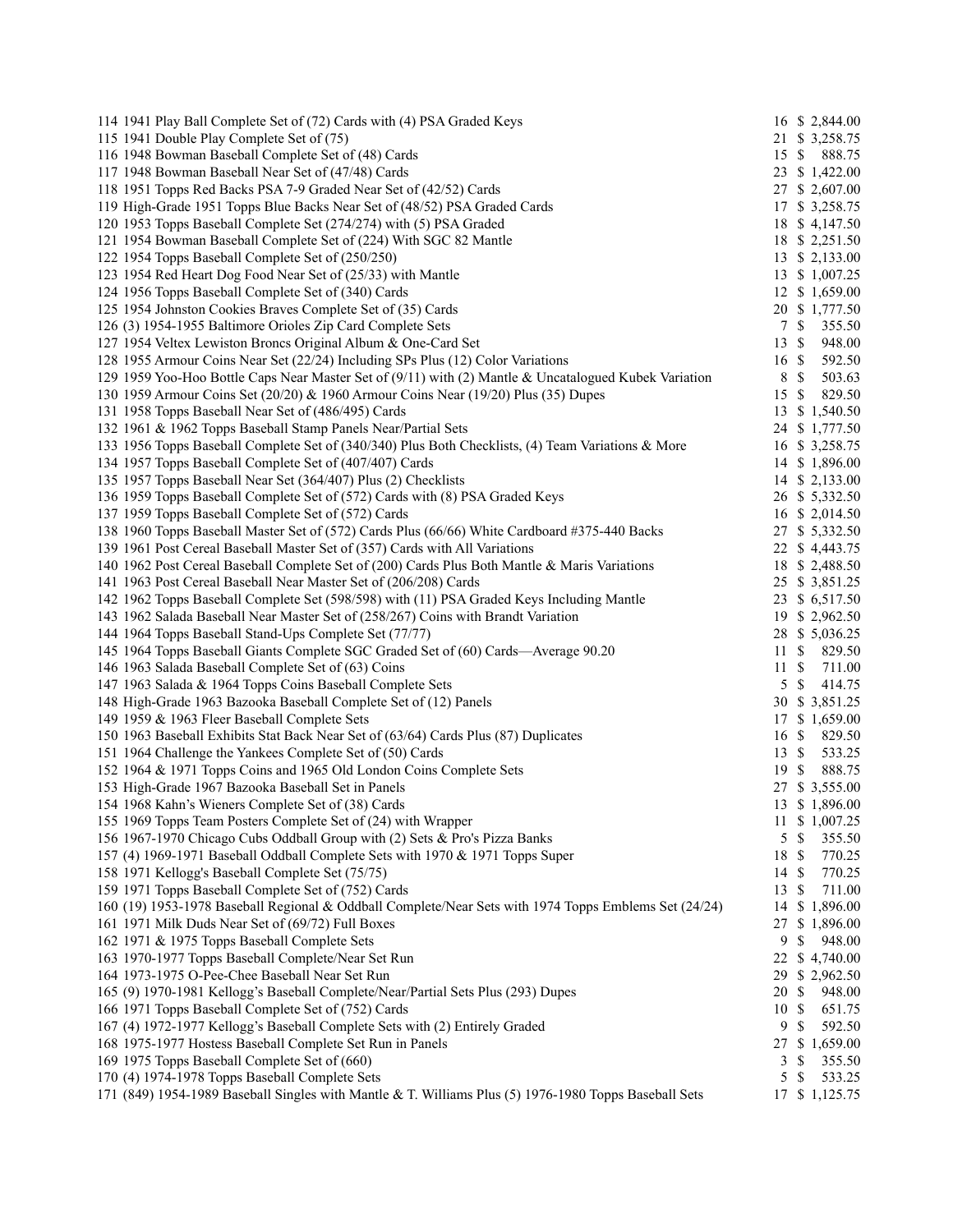| 172 1975-1991 Minor League Baseball Team Set Lot of (196) With Ripken, Boggs and Sandberg                | 21 \$            |               | 711.00         |
|----------------------------------------------------------------------------------------------------------|------------------|---------------|----------------|
| 173 (45) 1982 Topps Baseball Sets & (1) 1982 Topps Baseball Traded Set                                   |                  |               | 23 \$ 2,844.00 |
| 174 (236) 1980-1993 Baseball Complete Set Hoard Plus (3) Set Cases                                       |                  |               | 21 \$ 2,725.50 |
| 175 (31) 1982-1986 Donruss Baseball Sets with Many Factory                                               |                  |               | 15 \$ 1,303.50 |
| 176 (208) 1981-1993 Baseball Complete Set Hoard with 1984 Fleer Update                                   |                  |               | 15 \$ 1,007.25 |
| 177 1961 Golden Press Complete Unpunched Book                                                            | 18 \$            |               | 562.88         |
| 178 1981 WTF Card Company Rochester Red Wings Uncut Sheet Set with Ripken Jr.--Only 50 Produced          | 7S               |               | 325.88         |
| 179 (8) 1980-1984 Topps Baseball Complete/Near Sets-High Grade                                           | 7                | $\mathbb{S}$  | 248.85         |
| 180 1909-11 T206 White Borders Starter Set of (175) Different with (17) HOFers Including Mathewson       |                  |               | 17 \$ 5,332.50 |
| 181 (60) 1909-11 T206 White Borders with (13) Hall of Famers/Southern Leaguers Including Cobb            |                  |               | 18 \$ 3,258.75 |
| 182 (56) 1909-1911 T206 White Borders with (8) Hall of Famers/Southern Leaguers Including Cobb           |                  |               | 21 \$ 3,555.00 |
| 183 (18) 1909-1911 T205 Gold Border & T206 White Border Hall of Famers with Cobb & Mathewson             |                  |               | 15 \$ 1,185.00 |
| 184 1887-1923 Baseball Grab Bag of (15) Cards with (2) 1887 N172 Old Judge SGC 40-50                     |                  | $2 \sqrt{s}$  | 503.63         |
| 185 Newly Discovered 1888 N173 Old Judge Cabinets Jack O'Brien (Baltimore) Uncataloged Glass Negative    |                  |               | 11 \$ 1,066.50 |
| 186 (25) 1912 T202 Hassan Triple Folders with Cobb, Johnson & Mathewson                                  |                  |               | 6 \$ 1,540.50  |
| 187 (12) 1887-1933 Pre-War Baseball Hall of Fame Type Group with Wagner & C. Young                       |                  |               | 16 \$ 1,659.00 |
|                                                                                                          |                  |               |                |
| 188 (306) 1880s-1940s Baseball, Multi/Non-Sport Singles Treasure Chest                                   |                  |               | 11 \$ 1,659.00 |
| 189 (83) 1909-1941 Pre-War Baseball Grab Bag with DiMaggio RC, Gehrig & Mathewson                        |                  |               | 17 \$ 1,896.00 |
| 190 (67) 1909-1941 Mostly Baseball Pre-War Grab Bag with E121 Ruth                                       |                  |               | 26 \$ 1,777.50 |
| 191 1907 A.C. Dietsche Detroit Tigers Postcard Group of (9) Different with Crawford                      |                  | 4S            | 385.13         |
| 192 (6) 1907-1932 Baseball Hall of Famers & Stars Postcards with Cobb                                    | 11S              |               | 948.00         |
| 193 (6) 1919-1920 Cincinnati Reds Postcards                                                              | 11S              |               | 355.50         |
| 194 1908-1911 Multi-Sport Tobacco/Caramel Group of (89) Cards with 1908 E91-A Partial Set                |                  |               | 20 \$ 1,185.00 |
| 195 (46) 1910-12 P2 Sweet Caporal Pins with (2) Mathewson & Johnson                                      |                  |               | 19 \$ 1,125.75 |
| 196 (60) 1909-1969 Baseball Pinbacks, Discs & Caps with Mathewson                                        |                  |               | 15 \$ 1,540.50 |
| 197 (30) 1909-11 T206 White Borders & 1911 T205 Gold Borders with (3) Hall of Famers                     | $19 \text{ }$ \$ |               | 592.50         |
| 198 1909-11 T206 White Borders Baltimore Orioles Near Set (8/9) Plus (4) Dupes                           | 8                | $\mathbb{S}$  | 272.55         |
| 199 1910 T209-1 Contentnea (Color Series) Group of (6) Different                                         | 14 \$            |               | 888.75         |
| 200 1914-1916 Coupon Cigarettes T213 Type II Lot of (8) Baltimore Terrapins With Bender                  | 12S              |               | 711.00         |
| 201 (4) 1911 T3 Turkey Red Baseball Cabinets with PSA 3 Leach                                            | 17 \$            |               | 592.50         |
| 202 1912 C46 Imperial Tobacco Baltimore Orioles Near Team Set of (12/14) Cards                           | $\overline{c}$   | $\mathcal{S}$ | 325.88         |
| 203 1912 L1 Leathers #113 Rube Benton                                                                    | $\overline{4}$   | $\mathbb{S}$  | 562.88         |
| 204 (56) 1909-1936 Pre-War Baseball Grab Bag with 1910-11 T3 Turkey Red Cabinets #87 Eddie Collins       | 14               | -\$           | 888.75         |
| 205 1909-1941 Pre-War Baseball Grab Bag of (108) Cards with (12) Hall of Famers                          |                  |               | 17 \$ 1,125.75 |
| 206 (3) 1922 W573 Uncut 10-Card Strips With (5) Hall of Famers                                           | 15               | $\mathbb{S}$  | 592.50         |
| 207 (18) 1927 York Caramels Type 1 with (8) Hall of Famers Including Hornsby                             | 9                | $\mathbb{S}$  | 888.75         |
| 208 (9) 1933 Goudey Baseball Hall of Famers Including #53 Babe Ruth                                      |                  |               | 23 \$ 1,896.00 |
| 209 (8) 1934 R304 Al Demaree Die-Cuts with Joe Cronin & Hack Wilson                                      | 8                | $\mathbb{S}$  | 770.25         |
| 210 (23) 1936 R312 Pastels with Several Hall of Famers-All Different                                     | $\tau$           | $\mathcal{S}$ | 474.00         |
| 211 (84) 1928-1939 Baseball Premiums & Oversized Cards with DiMaggio & Gehrig                            |                  |               | 18 \$ 1,066.50 |
| 212 1939-1941 Play Ball Group of (114) Cards with (11) Hall of Famers                                    |                  |               | 13 \$ 1,540.50 |
| 213 (996) 1909-1983 Baseball Card Collection with Mantle, Mathewson & C. Young-Loaded                    |                  |               | 23 \$ 3,851.25 |
| 214 1933-1970 Baseball Shoebox Collection of (281) Cards with Banks RC and Musial Rookies, Mantle & More |                  |               |                |
|                                                                                                          |                  |               | 18 \$ 5,036.25 |
| 215 1949 Bowman Baseball Starter Set of (140/240) Different with J. Robinson RC Plus (7) Variations      |                  |               | 23 \$ 2,962.50 |
| 216 1949 Bowman Baseball Uncut Sheet of (36) Cards with Feller, Musial & Spahn                           | 11               | -S            | 770.25         |
| 217 (20) 1948-1969 Topps & Bowman Ted Williams and Willie Mays Cards                                     |                  |               | 19 \$ 1,422.00 |
| 218 (139) 1909-1991 Baseball Stars & Rookies with DiMaggio, Mantle & Mathewson                           |                  |               | 16 \$ 1,777.50 |
| 219 (8) 1950 V362 Big League Stars Baltimore Orioles Singles                                             | 8                | $\mathbb{S}$  | 248.85         |
| 220 1950-1956 Callahan Baseball Hall of Fame Card Lot of (348) With (2) Chandler and (4) Original Boxes  | 30               |               | \$3,851.25     |
| 221 1951, 1952 and 1955 Bowman Baseball Starter Sets                                                     | 15               | -S            | 948.00         |
| 222 1952 Star-Cal Decals New York Yankees Type 1 & Type 2 Lot of (10) with Original Display              | 31               |               | \$2,725.50     |
| 223 1952 Star-Cal Decals Willie Mays Type 1 & Type 2 with Irvin                                          | 3                | \$            | 296.25         |
| 224 1951 Bowman Baseball Starter Set of (205/324) Cards with Many Stars & High Numbers                   |                  |               | 10 \$ 1,303.50 |
| 225 1952 Bowman Baseball Group of (131) Cards Including (52) High Numbers                                |                  |               | 16 \$ 1,777.50 |
| 226 1948-1953 Bowman Baseball Singles Group of (127) Cards Including Jackie Robinson RC                  |                  |               | 14 \$ 1,777.50 |
| 227 (8) 1952 Topps Baseball High Numbers                                                                 | 9                | -\$           | 711.00         |
| 228 1953 Topps Baseball Starter Set of (174/274) Cards with Many Stars & High Numbers                    |                  |               | 18 \$ 1,777.50 |
| 229 1955 Topps Baseball Starter Set of (119/206) with Killebrew RC & Mays                                |                  |               | 18 \$ 1,066.50 |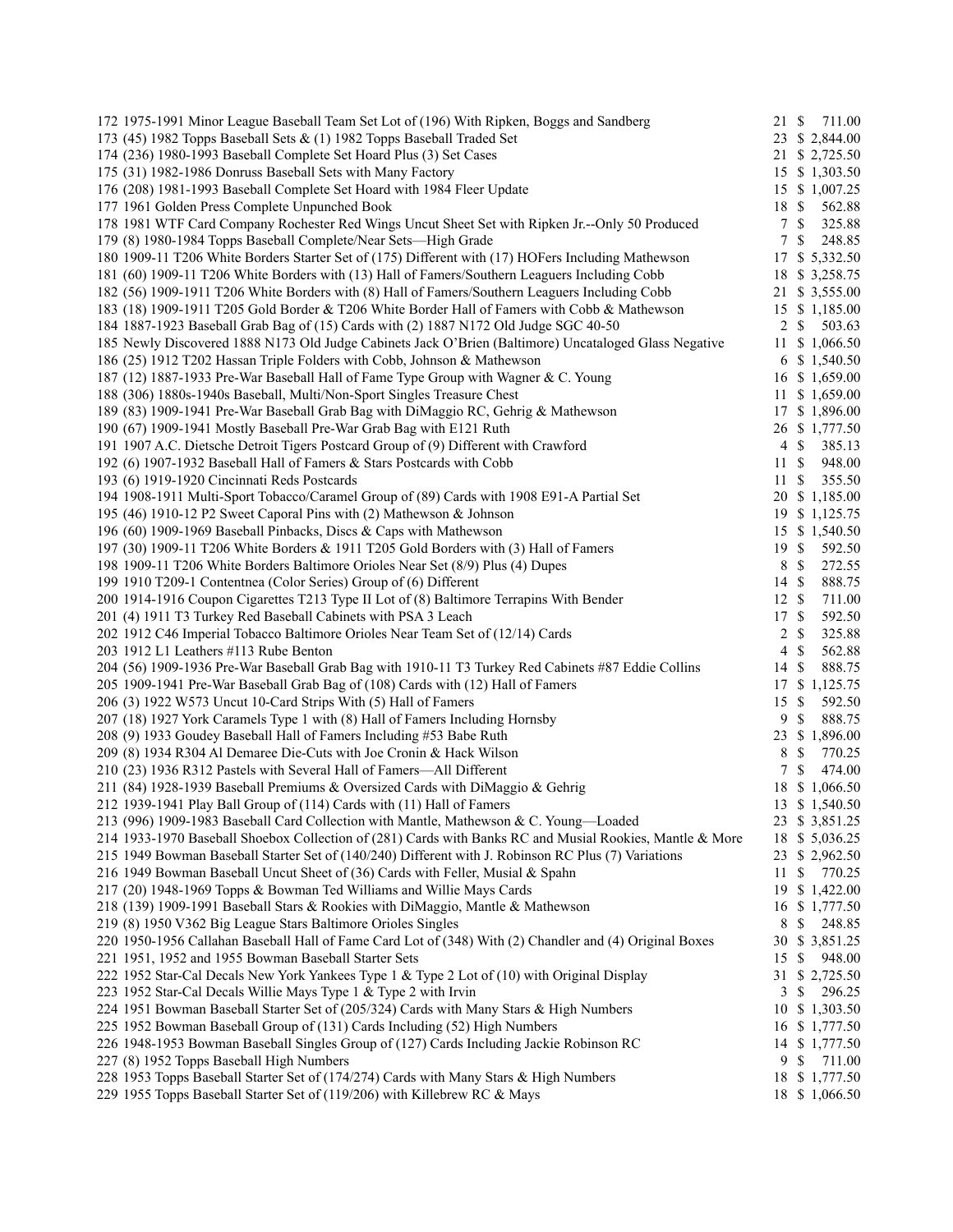| 230 (2) 1955-1979 Willie Mays Statue & Card Combinations with 1955 Robert Gould All-Stars                | 6 \$            |                           | 385.13 |
|----------------------------------------------------------------------------------------------------------|-----------------|---------------------------|--------|
| 231 1958 Topps Baseball Partial Set of (415/495) Cards                                                   |                 | 13 \$ 1,422.00            |        |
| 232 1959 Topps Baseball Partial Set of (434/572) Cards                                                   |                 | 13 \$ 1,185.00            |        |
| 233 (545) 1954-1960 Topps & Bowman Baseball Shoebox Collection with Mays                                 | 11              | -S                        | 651.75 |
| 234 1960 Topps Baseball Partial Set of (401/572) Cards with Mantle                                       |                 | 17 \$ 1,540.50            |        |
| 235 1957-1959 Topps Baseball Starter Sets with Several Stars                                             |                 | 24 \$ 2,014.50            |        |
| 236 1959 & 1961 Topps Baseball Partial/Starter Sets                                                      |                 | 22 \$ 1,896.00            |        |
| 237 1955-1962 Topps Baseball Shoebox Collection of (1805) Cards—Loaded with Koufax RC                    |                 | 25 \$ 3,555.00            |        |
| 238 1961, 1962 & 1965 Topps Baseball Starter Sets with Many Stars                                        |                 | 22 \$ 1,659.00            |        |
| 239 (35) 1949-1969 Baseball Hall of Fame Singles with Aaron, Koufax and Mantle                           |                 | 13 \$ 1,007.25            |        |
| 240 (735) 1951-1964 Topps & Bowman Baseball Shoebox Collection with Stars Including PSA 5 Koufax Rookie  |                 | 23 \$ 2,962.50            |        |
| 241 1954 Esskay Hot Dogs Orioles Starter Set of (18/34) Different                                        |                 | 12 \$ 2,844.00            |        |
| 242 1954 Esskay Hot Dogs Orioles Frank Fanovich with Orange Borders                                      | 6               | $\mathbb{S}$              | 237.00 |
| 243 1954 Esskay Hot Dogs Orioles Francis Skaff with Orange Borders                                       | $\tau$          | $\mathcal{S}$             | 237.00 |
| 244 1954 Esskay Hot Dogs Orioles Jim Fridley with Orange Borders                                         | 8               | $\mathbb{S}$              | 248.85 |
| 245 1954 Esskay Hot Dogs Orioles Don Larsen                                                              | 8               | $\mathbb{S}$              | 325.88 |
| 246 1954 Esskay Hot Dogs Orioles Sam Mele with Orange Borders                                            | 8               | $\mathcal{S}$             | 248.85 |
| 247 1954 Esskay Hot Dogs Orioles Bobby Young with Orange Borders                                         | $\overline{4}$  | $\mathbb{S}$              | 154.05 |
| 248 1958 Hires Root Beer #25 Willie Mays with Tab                                                        | 3               | $\mathcal{S}$             | 284.40 |
| 249 1969 Transogram Mickey Mantle Statue in Original Box                                                 | 8               | $\mathcal{S}$             | 414.75 |
| 250 (97) 1947-1966 Baseball Exhibits with Mantle & Shortprints                                           | 14S             |                           | 770.25 |
| 251 (19) 1954-1968 Topps & Bowman Mickey Mantle Cards                                                    |                 | 18 \$ 1,896.00            |        |
| 252 (36) 1954-1976 Hank Aaron Topps, Bowman & Oddball Cards with Rookie                                  |                 | 20 \$ 1,659.00            |        |
| 253 1960 & 1962 Topps Baseball Partial/Starter Sets                                                      |                 | 16 \$ 1,303.50            |        |
| 254 1962 Topps Baseball Partial Set of (465/598) Cards                                                   |                 | 15 \$ 1,303.50            |        |
| 255 (1448) 1950-1979 Topps & Bowman Baseball Shoebox Collection with Paige                               |                 | 19 \$ 3,258.75            |        |
| 256 (675) 1954-1970 Topps & Bowman Baseball Shoebox Collection with Aaron & Mays                         | 10S             |                           | 651.75 |
| 257 (5333) 1954-1969 Topps & Bowman Baseball Singles                                                     |                 | 23 \$ 2,370.00            |        |
| 258 (13) 1953-1969 Topps & Bowman Roberto Clemente, Mickey Mantle & Willie Mays Singles                  |                 | 8 \$ 1,066.50             |        |
| 259 (492) 1958-1972 Topps & Fleer Baseball Cards with Mantle, Mays & Williams                            |                 | 20 \$ 1,303.50            |        |
| 260 (830) 1957-1975 Topps Baseball Shoebox Collection with Hundreds of Stars-Loaded                      |                 | 23 \$ 2,370.00            |        |
| 261 (201) 1952-1976 Milwaukee/Atlanta Braves Singles Collection Loaded with Hall of Famers with Aaron RC |                 | 15 \$ 1,540.50            |        |
| 262 (3895) 1964-1969 Topps Baseball Singles with Stars & High Numbers                                    |                 | 14 \$ 1,303.50            |        |
| 263 (11000+) 1970-1978 Topps Baseball Card Collection—Absolutely Loaded                                  |                 | 24 \$ 2,488.50            |        |
| 264 (6247) 1965-1980s O-Pee-Baseball Collection with Partial Sets                                        |                 | 38 \$ 5,036.25            |        |
| 265 (2517) 1965-1969 Topps Baseball Collection with BVG 7.5 Bench RC                                     |                 | 23 \$ 2,607.00            |        |
| 266 1966-1968 Topps Baseball Partial Set Run with Ryan RC                                                |                 | 20 \$ 1,540.50            |        |
| 267 (13) 1967 Topps Punch-Outs with (4) Hall of Famers & Rose                                            |                 | 15 \$ 1,007.25            |        |
| 268 1968 Topps Action All-Star #12 Sticker Panel with Clemente                                           | $5 \text{ }$ \$ |                           | 503.63 |
| 269 1969 Nabisco Team Flakes Box With Uncut 8-Card Panel Featuring Clemente                              |                 | 15 \$ 1,125.75            |        |
| 270 1969 & 1970 Transogram Willie Mays Single & Three-Player Figures in Original Boxes                   |                 | 16 \$ 1,422.00            |        |
| 271 (5) 1966-1972 Topps Baseball Uncut Strips with (4) Mays                                              | 2               | $\mathbb{S}$              | 248.85 |
| 272 (983) 1966-1972 Topps Baseball Checklists from Vending                                               | 7               | $\mathbb{S}$              | 533.25 |
| 273 (4) 1963-1971 Bazooka Baseball Complete Boxes with Willie Mays                                       |                 | 16 \$ 1,777.50            |        |
| 274 (4000) 1970-1972 Topps Baseball Singles with Stars                                                   | 2               | -S                        | 503.63 |
| 275 1960-1975 Baseball Shoebox Collection of (8233) Cards with Many Stars                                | 13              | $\boldsymbol{\mathsf{S}}$ | 948.00 |
| 276 1970-1978 Topps Baseball Singles Collection of (11400+) Cards                                        |                 | 11 \$ 1,007.25            |        |
| 277 (16) 1976 Topps Baseball Uncut Sheets with Traded Set & Ryan                                         |                 | 17 \$ 1,303.50            |        |
| 278 (2746) 1972-1979 Topps Baseball Collection with 1973 Set & Semi-Stars                                | 14              | \$                        | 829.50 |
| 279 1975-1978 Hostess Baseball Treasure Chest with Complete/Near Sets & Singles                          |                 | 24 \$ 1,777.50            |        |
| 280 (30) 1981-1985 Topps & Fleer Baseball Uncut Sheets                                                   | 8               | \$                        | 385.13 |
| 281 1953 Bowman Color Unopened Cello Pack with Campanella on Top--Graded Global Authority NM 7           | 17              | \$ 3,851.25               |        |
| 282 1955 Bowman Baseball Unopened Cello Pack with Kaline on Top--Graded Global Authority MT-9            | 21              | \$2,962.50                |        |
| 283 1968 Baseball Marbles Series 6 Unopened Blister Display with Mays & Maris                            | $\overline{4}$  | $\mathbb{S}$              | 272.55 |
| 284 1976 Topps Baseball Unopened Wax Box                                                                 |                 | 21 \$ 2,844.00            |        |
| 285 1979 Topps Baseball Cut Card Partial Case & 1981-1982 Topps Baseball Vending Full & Partial Cases    |                 | 18 \$ 2,607.00            |        |
| 286 (9) 1978-1985 Topps & Fleer Baseball Unopened Wax Boxes                                              |                 | 11 \$ 2,133.00            |        |
| 287 (14) 1983 & 1984 O-Pee-Chee Baseball Wax Boxes                                                       |                 | 16 \$ 1,125.75            |        |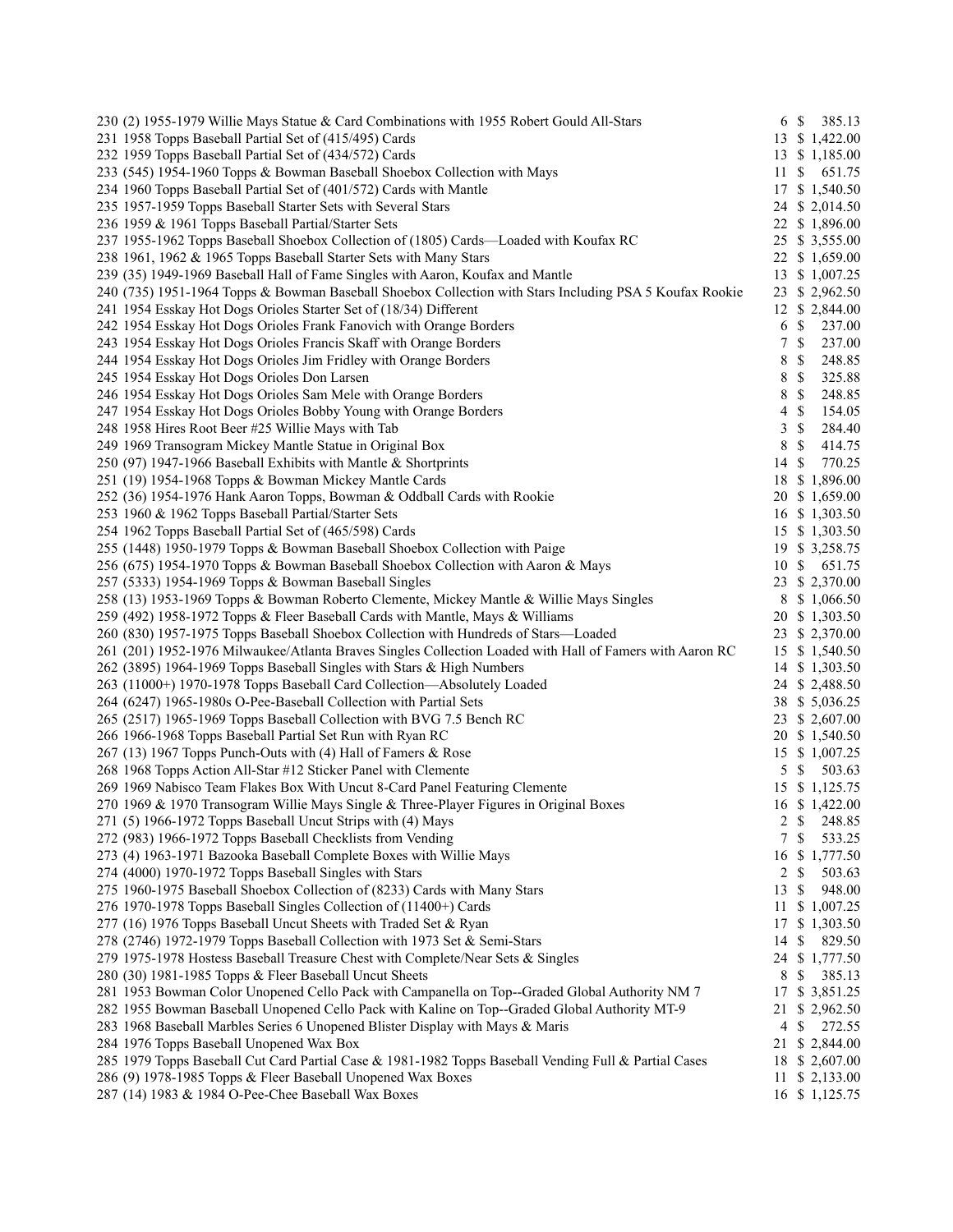| 288 (15) 1984-1989 Topps Baseball Vending Cases                                                          |                  |                           | 7 \$ 1,422.00            |
|----------------------------------------------------------------------------------------------------------|------------------|---------------------------|--------------------------|
| 289 (200) 1981 Topps Baseball Rack Packs                                                                 |                  |                           | 15 \$ 2,133.00           |
| 290 1982 Donruss Baseball Sealed Wax Case                                                                |                  |                           | 7 \$ 1,540.50            |
| 291 (247) Baseball Certified Autographs with Many Superstars $\&$ (2) #1/1 with Piazza and M. Ramirez    |                  |                           | 11 \$ 2,014.50           |
| 292 (253) 1953-Modern Baseball Hall of Famers & Superstars Collection with (85) Certified Auto/Game Used |                  |                           | 12 \$ 8,295.00           |
| 293 (770) Modern Multi-Sport Certified Autographs with Aaron & A. Petersen RC                            |                  |                           | 18 \$ 2,133.00           |
| 294 (1056) Modern Multi-Sport Game-Used Insert Cards with Many Hall of Famers & Stars                    |                  |                           | 17 \$ 1,659.00           |
| 295 (19) Modern Baseball Hall of Fame Certified Autographs with T. Williams and Puckett (#1/10)          | $\tau$           | $\mathbb S$               | 888.75                   |
| 296 (23) Modern Baseball Superstar Game-Used Patch Cards—All Three Color or More                         | 7                | $\mathbb S$               | 325.88                   |
| 297 2003 Upper Deck Yankee Signature Series Near Set of (84/87) Cards                                    | 3                | $\mathbb{S}$              | 829.50                   |
| 298 Modern New York Yankees Certified Auto/Game-Used Insert Collection of (236) Cards—Loaded             | 15               |                           | \$1,422.00               |
| 299 (152) Modern Multi-Sport Insert Collection with Certified Autos & Game-Used                          | 12S              |                           | 592.50                   |
| 300 (8800+) Modern Football Card Insert Collection with (245) Certified Auto/Game-Used Singles           | 12S              |                           | 711.00                   |
| 301 (2) Early-1900s Baseball Uniform Sample Catalogs                                                     |                  | $4 \text{ } $$            | 237.00                   |
| 302 1924 World Series Program - Griffith Stadium Version                                                 | 12S              |                           | 444.38                   |
| 303 1932 World Series Game 3 Wrigley Field Scored Program From Ruth's "Called Shot"                      | 11S              |                           | 770.25                   |
| 304 1933-1972 Washington Senators/Redskins Publication Lot of (23)                                       | 9                | $\mathbb{S}$              | 533.25                   |
| 305 (12) 1936-1953 International League Baltimore Orioles Rosters/Schedules & Sheet                      | 9                | $\mathbb{S}$              | 272.55                   |
| 306 (27) 1947-1990 Baltimore Orioles & Other Pass/Identification Cards                                   | 7                | $\mathbb{S}$              | 385.13                   |
| 307 1941-2003 Program/Yearbook Lot of (35) With New York Emphasis                                        | 13               | -S                        | 533.25                   |
| 308 (17) 1901-1971 Baseball & Football Annual Guides with Ruth Cover                                     | 6                | $\mathcal{S}$             | 444.38                   |
| 309 1923 World Series Game 1 Ticket Stub-1st WS Game at Yankee Stadium--SGC Authentic                    |                  |                           | 11 \$ 2,133.00           |
| 310 1930-44 World Series Lot with (4) Programs & (2) Ticket Stubs                                        | 8                | $\mathbb{S}$              | 503.63                   |
| 311 (11) 1919-1952 International League Baltimore Orioles Season Passes                                  | 13S              |                           | 325.88                   |
| 312 (14) 1924-1970 Army vs. Navy Football Ticket Stubs with 1926 Soldier Field Opening                   | $\overline{4}$   | $\mathcal{S}$             | 154.05                   |
| 313 (46) 1923-1971 Navy Football Ticket Stubs with (7) Army/Navy & (7) Notre Dame                        | 11S              |                           | 284.40                   |
| 314 (13) 1947-1969 Baltimore Colts Ticket & Stub Group with (10) AAFC                                    | 8                | $\mathbb{S}$              | 414.75                   |
| 315 (3) 1959 Baltimore Colts NFL Championship Game Ticket Stubs                                          | 7                | $\mathbb{S}$              | 296.25                   |
| 316 Cal Ripken, Jr. 1981-1982 Milestone Ticket Stub Lot of (8) With First Game, Hit and HR               | 13               | $\mathcal{S}$             | 592.50                   |
| 317 1916 World Champion Boston Red Sox PSA 5 Ticket Stub - Lone Graded Specimen                          |                  | $2 \sqrt{s}$              | 189.60                   |
| 318 1921 Yankees-Giants Polo Grounds World Series Program - Ruth's First World Series With Yankees       | 15               | $\mathbb{S}$              | 770.25                   |
| 319 June 25, 1926 Fenway Park Yankees vs. Red Sox Program - Ruth HR                                      | $\mathfrak{Z}$   | $\mathbb{S}$              | 154.05                   |
| 320 September 5, 1927 Fenway Park Yankees vs. Red Sox Program Lot of (2) - Gehrig HR and 4 RBI           | 4                | $\mathbb{S}$              | 225.15                   |
| 321 July 4, 1939 Lou Gehrig "Luckiest Man Speech" Yankee Stadium-Issued Program                          | 18               |                           | \$1,422.00               |
| 322 1941 Lou Gehrig Memorial Ticket Stub                                                                 | 5                | $\mathbb{S}$              | 225.15                   |
| 323 September 15, 1952 Ebbets Field PSA "Authentic" Ticket Stub - J. Robinson, Snider 2 HRs Each         | $\boldsymbol{0}$ | $\mathbb{S}$              | $\blacksquare$           |
| 324 1946-1964 University of Maryland "The Terrapin" Yearbook Lot of (9)                                  | $\overline{2}$   | $\mathbb{S}$              | 130.35                   |
| 325 June 21, 1964 Shea Stadium Ticket Stub/Program From Bunning's Perfect Game                           | $\tau$           | $\mathbb{S}$              | 355.50                   |
| 326 September 30, 1972 Pittsburgh Pirates Official Scorebook From Clemente's 3,000 Hit                   | $\tau$           | $\mathbb{S}$              | 201.45                   |
| 327 1973 Royals Stadium PSA 7 All-Star Game Full Ticket - Mays' Final A.S. Appearance                    | 1                | \$                        | 118.50                   |
| 328 (100) Cal Ripken Jr.'s 3,000th Hit Unused Tickets                                                    | 18               | $\mathcal{S}$             | 592.50                   |
| 329 1939 Washington Redskins Program Lot of (6) With (5/6) Home Programs                                 | 13S              |                           | 503.63                   |
| 330 1940 Bears vs. Redskins NFL Championship Program - 73-0 Game                                         |                  |                           | 12 \$ 1,007.25           |
| 331 1942 Redskins vs. Bears NFL Championship Program                                                     | 6                | $\mathbb{S}$              | 503.63                   |
| 332 (6) 1945 New York Giants Football Publications Including (5) Game Programs w/ Rare Boston Yanks      | 2                | \$                        | 325.88                   |
| 333 (31) 1945-1969 Pro Football Programs with (2) Championship Issues                                    | 5                | \$                        | 414.75                   |
| 334 1968-1973 "Sport Illustre" Canadian Publications Lot of (45)                                         | 3                | $\boldsymbol{\mathsf{S}}$ | 225.15                   |
| 335 1960s-1970s Publication/Ticket Stub Lot With Chicago Emphasis                                        | 10S              |                           | 325.88                   |
| 336 (73) Sports Books From Collection of Furman Bisher - Most Signed and Personalized                    | 10               | -\$                       | 770.25                   |
| 337 1895 Baltimore Orioles Pendant - Rare "Back-to-Back" Version                                         | 10               |                           | \$3,555.00               |
| 338 1912 S110 Baseball Players Pillowcase with Cobb & Mathewson                                          | 10               | $\boldsymbol{\mathsf{S}}$ | 651.75                   |
| 339 1915 Baltimore Terrapins Federal League Opening Day OFL Baseball With Corresponding Letter           | 19               |                           | \$6,517.50               |
| 340 1940 Babe Ruth-Themed "Baseball School" Souvenir Lot of (3) With Rare Scorecard and Brochure         | $\boldsymbol{0}$ | $\mathbb{S}$              |                          |
| 341 (4) 1910s-1950s Vintage Baseball Board Games with Walter Johnson & Jackie Robinson                   | 13               | $\mathbb{S}$              | 770.25                   |
| 342 1962 Standard Toykraft Mantle and Maris "Home Run Derby" Game in Original Plastic Wrap!              | 6                | $\mathcal{S}$             | 829.50                   |
| 343 Peck & Snyder 1871 Baseball Lithograph Insert From "Players Only" Guide                              | $\boldsymbol{0}$ | $\mathbb{S}$              | $\overline{\phantom{0}}$ |
| 344 1893 Philadelphia Amateur Base Ball Contest Prize Cup                                                | 2                | $\boldsymbol{\mathsf{S}}$ | 325.88                   |
| 345 (4) 1909 and 1910 "Sporting Life" American and National League Schedule Booklets - Pristine!         |                  |                           | 15 \$ 1,066.50           |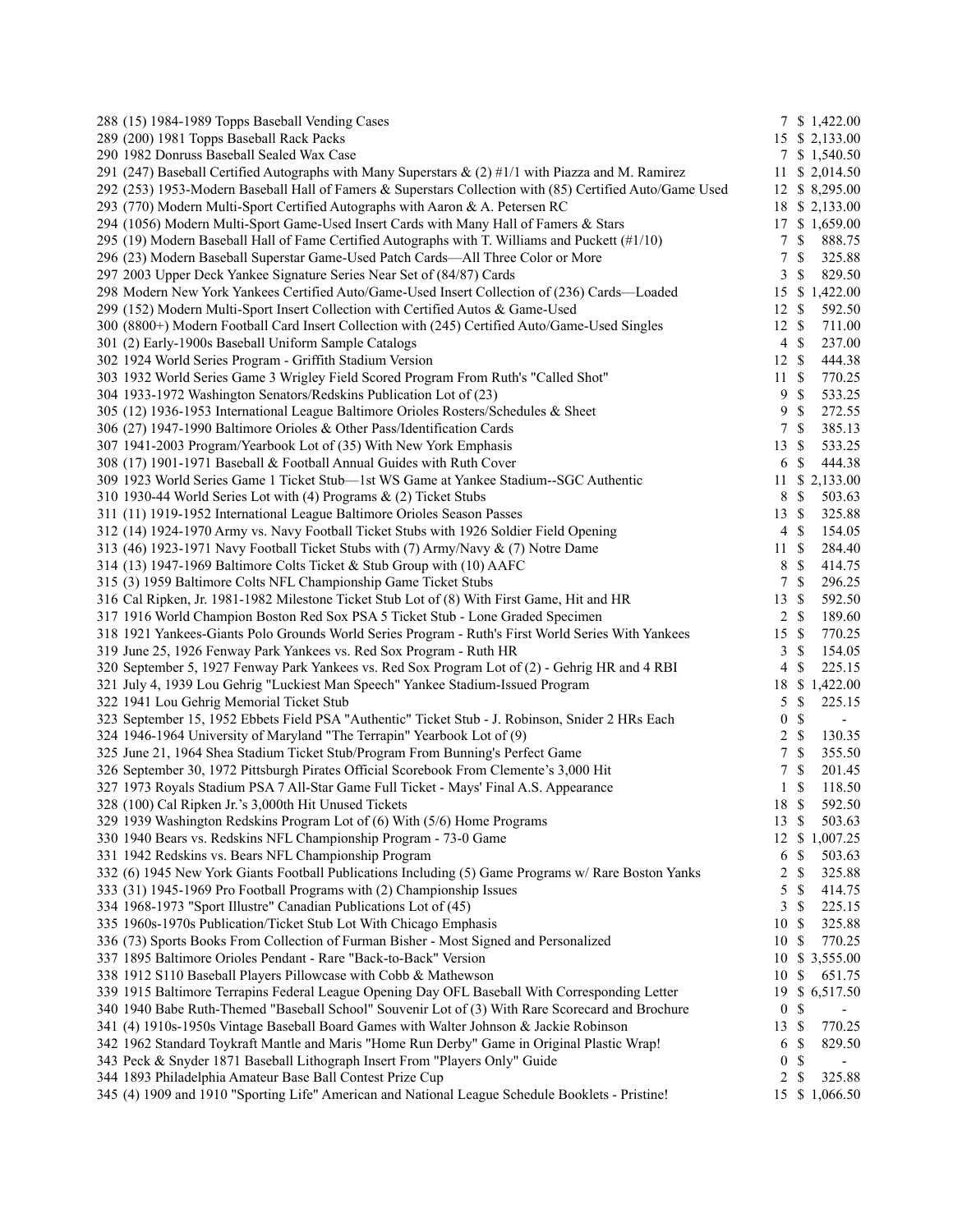| 346 1914 Baltimore Terrapins Federal League Stock Certificate                                            |                  |                           | 11 \$ 1,007.25           |
|----------------------------------------------------------------------------------------------------------|------------------|---------------------------|--------------------------|
| 347 1931 Washington Senators Photo Pack (29/30) With W. Johnson, Manush and Cronin                       |                  | 4S                        | 296.25                   |
| 348 1930s Collection of (21) Cracker Jack/Orbit Gum/Green Sox Baseball Pins with Gehrig                  | 2                | $\mathbb{S}$              | 325.88                   |
| 349 Babe Ruth 1920s-1940s Pinback/Trinket Lot of (15) With 1935 Scorer's Pin and (2) Pocket Knives       | 7                | $\mathbb{S}$              | 325.88                   |
| 350 1922-1945 Washington Senators Lot of (7) With 1945 World Series "Phantom" Full Ticket                | $\boldsymbol{0}$ | $\mathbb{S}$              | $\blacksquare$           |
| 351 1910s Hughie Jennings Framed "Hey-Yea" Cigar Label Ad Display                                        | $\overline{c}$   | $\mathbb{S}$              | 189.60                   |
| 352 1930s-1940s Advertising Display Pair With Ruth and Cobb                                              | 9                | $\mathbb{S}$              | 355.50                   |
| 353 (2) Vintage Baseball-Themed Framed Advertisements                                                    | 3                | $\mathbb S$               | 325.88                   |
| 354 One Dozen 1940s Rawlings Marty Marion "Mister Shortstop" Baseballs in Original Retail Packaging      | 7                | $\mathbb{S}$              | 385.13                   |
| 355 (2) 1930s-40s Joe DiMaggio's Personal Scrapbooks with 1947 Yankees Team Photo Set & Family LOA       | 6                | $\mathbb{S}$              | 444.38                   |
| 356 Negro League Ephemera Lot of (6) With 1945 Monarchs Broadside                                        | 13               | - \$                      | 592.50                   |
| 357 1949 "Exacta" Babe Ruth Wristwatch With Plastic "Baseball" Holder and Instructions                   | $\tau$           | $\mathbb{S}$              | 474.00                   |
| 358 Jackie Robinson Vintage Souvenir Lot of (3) With Decal Bat and Composition Doll                      | 6                | $\mathbb{S}$              | 533.25                   |
| 359 1958 Sosnak Hand-painted Baseball Presented to Umpire "Augie" Donatelli                              | 7                | $\mathbb{S}$              | 385.13                   |
| 360 Washington Senators 1955 and 1957 Opening Day Memorabilia Lot of (6)                                 | $\boldsymbol{0}$ | $\mathbb{S}$              | $\overline{\phantom{0}}$ |
| 361 1940s-1950s Washington "Nationals" Pennant Lot of (5)                                                | 10S              |                           | 770.25                   |
| 362 (3) Washington D.C. All-Star Game Pennants With 1956 A.L. and N.L. and 1969                          |                  |                           | 14 \$ 1,303.50           |
| 363 1940s-1970s Washington Senators Pennant Lot of (13)                                                  | $\tau$           | $\mathbb{S}$              | 385.13                   |
| 364 1965 National League All-Star Photo Pennant and (2) 1960s N.L. All-Star Items                        | 8                | $\mathbb{S}$              | 414.75                   |
| 365 1960 Jimmy Piersall "Little Pro Bat-A-Round" in Original Unopened Box                                | $\mathbf{1}$     | $\mathbb{S}$              | 296.25                   |
| 366 1962 "Safe At Home" Original US 1 Sheet Movie Poster                                                 | $\overline{4}$   | $\mathbb{S}$              | 237.00                   |
| 367 Career Archives of Pittsburgh Pirates Scout Joe Consoli                                              | 9                | $\mathbb{S}$              | 562.88                   |
| 368 Late-1950s Willie Mays "Say Hey!" Skateboard                                                         |                  |                           | 13 \$ 1,125.75           |
| 369 Vintage Willie Mays Board Game Lot of (3) With 1954 "Say Hey!" in Original Box                       | 6 <sup>°</sup>   |                           | 296.25                   |
| 370 1960s Willie Mays Wristwatch In Original Box                                                         | 11S              |                           | 651.75                   |
| 371 (31) Willie Mays Store Model Fielder's Gloves and (1) Mantle                                         | 3                | $\mathcal{S}$             | 201.45                   |
| 372 1960s Transogram Mantle and Mays Lot With Original Retail Packaging                                  | 5                | $\mathbb{S}$              | 444.38                   |
| 373 Interesting Collection of Willie Mays Odd-Ball and Insert Memorabilia                                | 12S              |                           | 533.25                   |
| 374 1962-1982 American League Season Pass Lot of (17)                                                    | 9                | $\mathbb{S}$              | 651.75                   |
| 375 Signed/Unsigned Baseball Treasure Chest of Cards & Memorabilia with Clemente, Ryan & R. Henderson    | 6                | $\mathbb{S}$              | 474.00                   |
| 376 Rocky Colavito 1960-1963 Hartland Statue                                                             | 2                | $\mathbb{S}$              | 325.88                   |
| 377 Dick Groat 1960-1963 Hartland Baseball Statue                                                        | 11               | $\mathbb{S}$              | 829.50                   |
| 378 1960 Roger Maris Hartland Statue in Original Retail Box                                              | $\overline{4}$   | $\mathbb{S}$              | 414.75                   |
| 379 1958 Hank Aaron and 1960-1963 Stan Musial Hartland Baseball Statues With Original Boxes              | 9                | $\mathbb{S}$              | 888.75                   |
| 380 Luis Aparicio and Nellie Fox 1960-1963 Hartland Baseball Statues With Original Boxes/Tags            | 10S              |                           | 888.75                   |
| 381 Babe Ruth and Willie Mays Original 1958-1963 Hartland Baseball Statues With Original Boxes and Tags  | 10S              |                           | 711.00                   |
| 382 (9) 1958-1963 Original Hartland Baseball Statues With Accessories - Including Mantle and T. Williams |                  |                           | 11 \$ 1,066.50           |
| 383 1959-1963 Football Hartland Johnny Unitas & Jon Arnett Statues                                       | 9                | <sup>\$</sup>             | 414.75                   |
| 384 (3) 1959-1963 Baltimore Colts Hartland Football Statues With Unitas                                  |                  |                           | 11 \$ 1,007.25           |
| 385 Washington Senators Bobble Head Collection of (19) With (4) 1961-1962 Miniatures                     |                  |                           | 10 \$ 3,258.75           |
| 386 1961-1963 Roberto Clemente Bobble Head Doll                                                          |                  |                           | 9 \$ 1,659.00            |
| 387 1961-1963 Mickey Mantle White Square Base Bobble Head                                                | 10S              |                           | 474.00                   |
| 388 1963-1965 Baltimore Orioles Black Player Bobble Head Doll                                            | 12S              |                           | 711.00                   |
| 389 (3) 1961-1963 Mickey Mantle & Willie Mays Bobble Heads                                               | 6 <sup>°</sup>   |                           | 562.88                   |
| 390 (3) 1960s Washington Senators Nodders with 1963-65 Black Face and 1961-62 White Base Mini            | 11S              |                           | 770.25                   |
| 391 (5) Different 1960s Baltimore Orioles Nodders with 1961-62 White Base Mini                           | 5                | $\mathbb{S}$              | 533.25                   |
| 392 Baseball Signed/Unsigned Statue and Bobble Head Lot of (9) With Signed Aaron and Drysdale            | 8                | $\mathbb{S}$              | 651.75                   |
| 393 Tough 19th Century "Gebruder Heubach" Type Porcelain Figure--"Boy with Football"                     | 0                | $\mathbb{S}$              | $\overline{\phantom{0}}$ |
| 394 1966 Aurora Great Moments in Sport Willie Mays Kit in Original Box & Unassembled Kit                 | $\overline{c}$   | $\$$                      | 248.85                   |
| 395 Artist Robert Hogan 1996 LE Bronze Sculpture "4-6-3"                                                 | 2                | $\mathbb{S}$              | 948.00                   |
| 396 John McGraw 1929 Presentation Bat                                                                    | 4                | \$                        | 272.55                   |
| 397 (4) Mickey Mantle Commemorative Bats With 1974 H.O.F. Brown Bat                                      | 8                | \$                        | 385.13                   |
| 398 Hall of Fame LE Commemorative Bat Lot of (21)                                                        | 10               |                           | \$1,007.25               |
| 399 1973 Hall of Fame LE Brown Bat With Roberto Clemente                                                 | $\mathbf{1}$     | $\mathbb{S}$              | 237.00                   |
| 400 1914-1915 Babe Ruth Original Type I Photograph BGS Authentic                                         | 25               |                           | \$3,258.75               |
| 401 Early-1900s Baseball Cabinet Photo Lot of (13)                                                       | 4                | \$                        | 154.05                   |
| 402 1927 Washington Senators Lot of (4) With Opening Day Scorecard and (3) Type I Photos                 | 1                | $\boldsymbol{\mathsf{S}}$ | 237.00                   |
| 403 1937 Walter Johnson 50th Birthday Party Original Panoramic Photograph                                | 5 <sup>5</sup>   | $\boldsymbol{\mathsf{S}}$ | 355.50                   |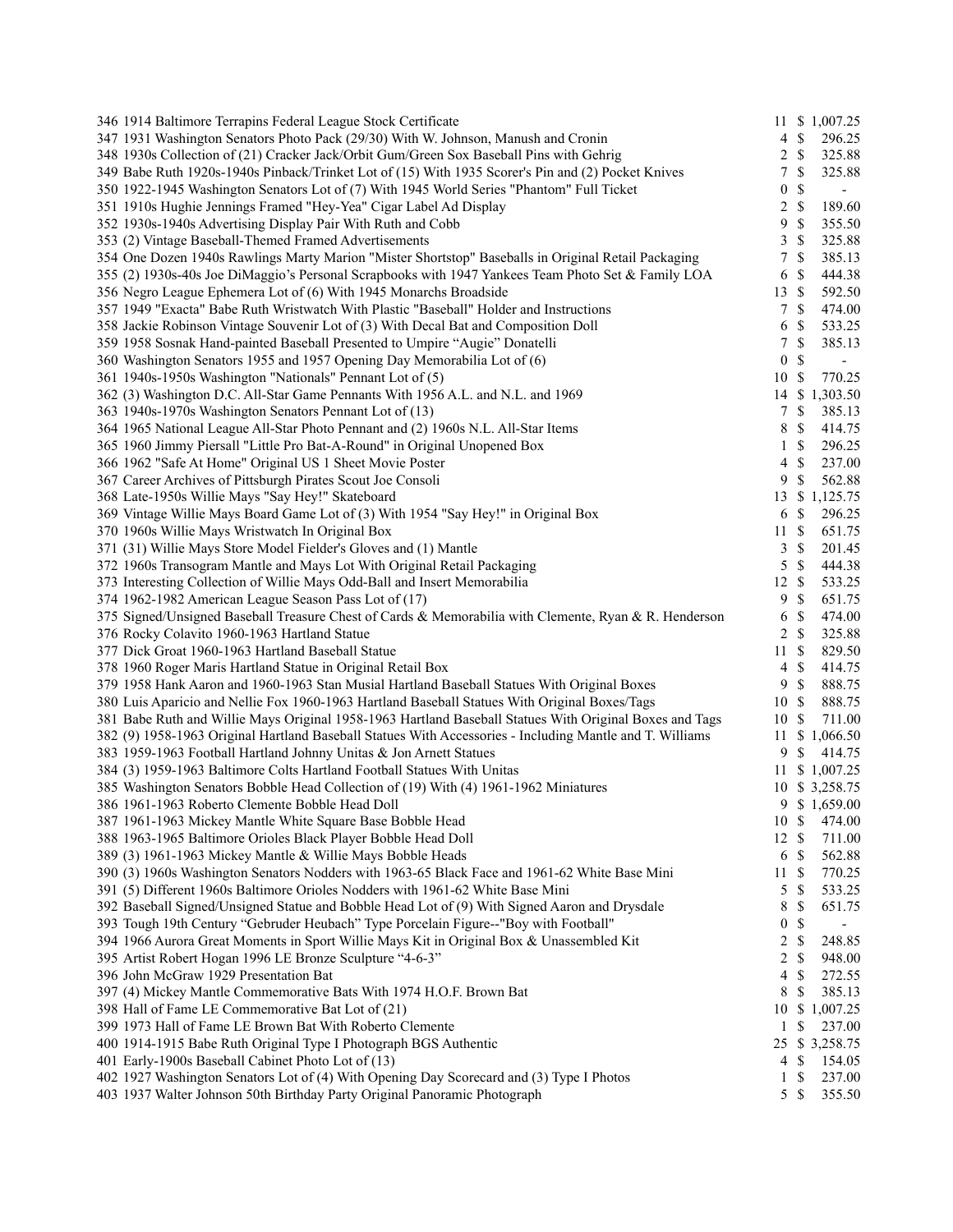| 404 1938 New York Yankees Framed Original Type I Team Photograph                                                                                           |               | $1 \text{ }$ | 237.00                   |
|------------------------------------------------------------------------------------------------------------------------------------------------------------|---------------|--------------|--------------------------|
| 405 Joe DiMaggio Framed Original Type I Photograph - LOA from DiMaggio Estate                                                                              | 1             | $\mathbb{S}$ | 237.00                   |
| 406 New York Yankees Original News Service and Wire Photo Collection of (15) With Ruth and (2) Gehrig                                                      | 6             | \$           | 355.50                   |
| 407 1930s-1970s Type I and Wire Photo Lot of (59) - Loaded!                                                                                                | 4             | \$           | 444.38                   |
| 408 Babe Ruth and Lou Gehrig Dual-Signed 1930 Lindenhurst, N.Y. Exhibition Ball - Full JSA                                                                 |               |              | 23 \$ 5,036.25           |
| 409 Lou Gehrig Single-Signed "King of the Diamond" Baseball - Full PSA/DNA [reserve not met]                                                               |               |              | 4 \$ 3,851.25            |
| 410 1928 Yankees/Athletics Ball Signed by (18) With Ruth, Gehrig, Cobb, Speaker and Full JSA                                                               |               |              | 20 \$ 2,251.50           |
| 411 Ty Cobb Single-Signed Wm. Read & Sons Baseball - Full JSA [reserve not met]                                                                            |               |              | 5 \$ 1,659.00            |
| 412 1939 Pittsburgh Pirates Team-Signed Baseball of (17) Autographs with Wagner & Vaughan--Full JSA                                                        | 10S           |              | 651.75                   |
| 413 1939 All-Star Game 25th Anniversary Reunion Ball Signed by (24) With J. DiMaggio, Grove and Full JSA                                                   | $\mathbf{1}$  | \$           | 592.50                   |
| 414 Lefty Grove Signed Baseball Used in 300th Career Win - Full JSA                                                                                        |               |              | 39 \$ 7,110.00           |
| 415 1946 Kansas City Monarchs Team-Signed Baseball With Hilton Smith, Buck O'Neil and Full JSA                                                             |               |              | 14 \$ 1,125.75           |
| 416 1948 Old Timers Reunion Ball Signed by (24) With F. Baker, Foxx, C. Young and Full JSA                                                                 |               |              | 22 \$ 2,014.50           |
| 417 1953 Old-Timers Reunion Ball Signed by (27) With C. Young, Walsh, Grove and Full JSA                                                                   |               |              | 26 \$ 3,555.00           |
| 418 Babe Ruth Single-Signed Baseball From 1933 Exhibition - Full JSA                                                                                       |               |              | 16 \$ 1,540.50           |
| 419 1931 New York Yankees Team-Signed Ball With Ruth, Gehrig and Full JSA                                                                                  |               |              | 24 \$ 5,036.25           |
| 420 1935 New York Yankees Team-Signed Ball With Gehrig and Full JSA                                                                                        |               |              | 14 \$ 1,540.50           |
| 421 1957 National League All-Star Team-Signed Baseball with (28) Autographs—Full JSA                                                                       | 10S           |              | 888.75                   |
| 422 Jackie Robinson Single-Signed Baseball With "Best Wishes" Inscription - Full JSA                                                                       | 19            |              | \$3,258.75               |
| 423 Single-Signed Thurman Munson Baseball With Full JSA                                                                                                    |               |              | 19 \$ 4,147.50           |
| 424 1939 Washington Senators Team-Signed Baseball of (24) Autographs with Griffith—Full JSA                                                                | 6             | \$           | 385.13                   |
| 425 1947 St. Louis Cardinals Team-Signed Baseball of (20) Autographs with Full JSA                                                                         | 2             | $\mathbb{S}$ | 325.88                   |
| 426 1950 Tour Of Japan Joe DiMaggio/Lefty O'Doul Dual-Signed Baseball Plus Photograph - Full JSA                                                           | 11S           |              | 414.75                   |
| 427 1953 St. Louis Browns Team-Signed Ball From Last-Ever Season With Paige and Full JSA                                                                   | 15 \$         |              | 592.50                   |
| 428 1955 Boston Red Sox Team-Signed Baseball With T. Williams and Full JSA                                                                                 | 7             | $\mathbb{S}$ | 260.70                   |
| 429 1956 Milwaukee Braves Team-Signed Baseball of (26) Autographs with Full JSA                                                                            | 10S           |              | 444.38                   |
| 430 1958 Pittsburgh Pirates Team-Signed Ball With Clemente, Mazeroski and Full JSA                                                                         | 8             | \$           | 503.63                   |
| 431 1961 American League All-Stars Team-Signed Ball With Maris and Full JSA                                                                                | 9             | \$           | 533.25                   |
| 432 1962 Pittsburgh Pirates Team-Signed Baseball with (26) Autographs-Full JSA                                                                             | 27            |              | \$1,066.50               |
| 433 1964 New York Mets Team-Signed Ball - Full JSA                                                                                                         | 1             | \$           | 177.75                   |
| 434 1965 Pittsburgh Pirates Team-Signed Baseball with (32) Autographs Including Clemente—Full JSA                                                          | 6             | \$           | 444.38                   |
| 435 1967 National League All-Star Team-Signed Baseball with (19) Autographs—Full JSA                                                                       |               |              |                          |
|                                                                                                                                                            |               |              | 16 \$ 1,422.00           |
| 436 1930s-1940s HOFer Single-Signed Ball Lot of (4) With Durocher & Gehringer - All JSA                                                                    | 6             | \$           | 503.63                   |
| 437 Old-Timers Reunion Ball With J. DiMaggio and Single-Signed Mantle Ball - Both Full JSA                                                                 | 10            | \$           | 592.50                   |
| 438 "Willie, Mickey and The Duke" and Mantle/T. Williams Multi-Signed Baseballs - Both Full JSA<br>439 Vic Raschi Single-Signed ONL Baseball with Full JSA | 2             | \$           | 10 \$ 1,125.75<br>325.88 |
| 440 Mickey Mantle Single-Signed Baseball with 536 HR's Inscription with Full JSA                                                                           |               |              |                          |
|                                                                                                                                                            | 21            |              | \$1,659.00               |
| 441 (12) Evan Longoria Single-Signed Baseballs<br>442 (3) Autographed Yankees Balls With Single-Signed Martin, Steinbrenner and 1978 Team-Signed           | 6 \$          |              | 414.75                   |
|                                                                                                                                                            | 16 \$         |              | 829.50                   |
| 443 (4) Tougher HOFer Single-Signed Balls With Aaron, Hunter, Mantle and Mays - All Full JSA                                                               | 9             | $\mathbb{S}$ | 770.25                   |
| 444 (10) 500 Home Run Club Single-Signed Baseballs with Williams Including Many Inscriptions                                                               | 10            | \$           | 829.50                   |
| 445 (13) Single-Signed Baseball Hall of Famers & Superstars with (2) Koufax                                                                                | $12 \text{ }$ |              | 651.75                   |
| 446 (20) Autographed Baseballs With Negro Leaguers, Inscriptions and Famous Tandems - All JSA                                                              |               |              | 24 \$ 3,258.75           |
| 447 (21) Different Single-Signed HOF Baseballs with Mantle, Williams & Koufax--All JSA                                                                     | 17            |              | \$1,540.50               |
| 448 (22) 500 Home Run Club Single-Signed Baseballs with Mantle & T. Williams                                                                               |               |              | 22 \$ 2,133.00           |
| 449 Boston Red Sox Autographed Baseball Lot of (23)                                                                                                        | 2             | \$           | 651.75                   |
| 450 (24) Rookie of the Year Winner Single-Signed Baseballs with Piazza & Strawberry                                                                        | 3             | \$           | 711.00                   |
| 451 (26) "Perfect Game" Winning Pitcher Autographed Baseballs with Bunning & Barker                                                                        | 9             | \$           | 562.88                   |
| 452 (29) New York Yankees Single-Signed Baseball Lot with Girardi, Wetteland & Chamberlain                                                                 | 4             | \$           | 444.38                   |
| 453 (40) Single-Signed Baseballs With Koufax, Musial and Rizzuto - All JSA                                                                                 | 22            |              | \$1,540.50               |
| 454 Single-Signed HOFer Baseball Lot of (40) With Mays, Musial and Rizzuto - All JSA                                                                       |               |              | 25 \$ 1,777.50           |
| 455 (48) Hall of Fame Single-Signed Baseballs with (12) Each of B. Robinson, Palmer & D. Harvey                                                            | 9             |              | \$1,066.50               |
| 456 (48) "Batting Champion" Single-Signed Baseballs with Madlock, Oliver, Parker & Sheffield                                                               | 4             | \$           | 770.25                   |
| 457 (106) Single Signed Autographed Baseballs with Harper, Musial and Ripken                                                                               |               |              | 24 \$ 2,014.50           |
| 458 Christy Mathewson 1922 Signed Check - Full JSA                                                                                                         |               |              | 13 \$ 9,480.00           |
| 459 Miller Huggins 1925 Signed Promissory Note - Full JSA                                                                                                  |               |              | 18 \$ 2,725.50           |
| 460 1916 Orioles-Yankees Contract Signed By Jacob Ruppert and Jack Dunn                                                                                    | 8             | \$           | 592.50                   |
| 461 Wilbert Robinson/Chuck Corgan Dual-Signed 1925 Brooklyn Robins Contract - Full JSA                                                                     |               |              | 20 \$ 3,555.00           |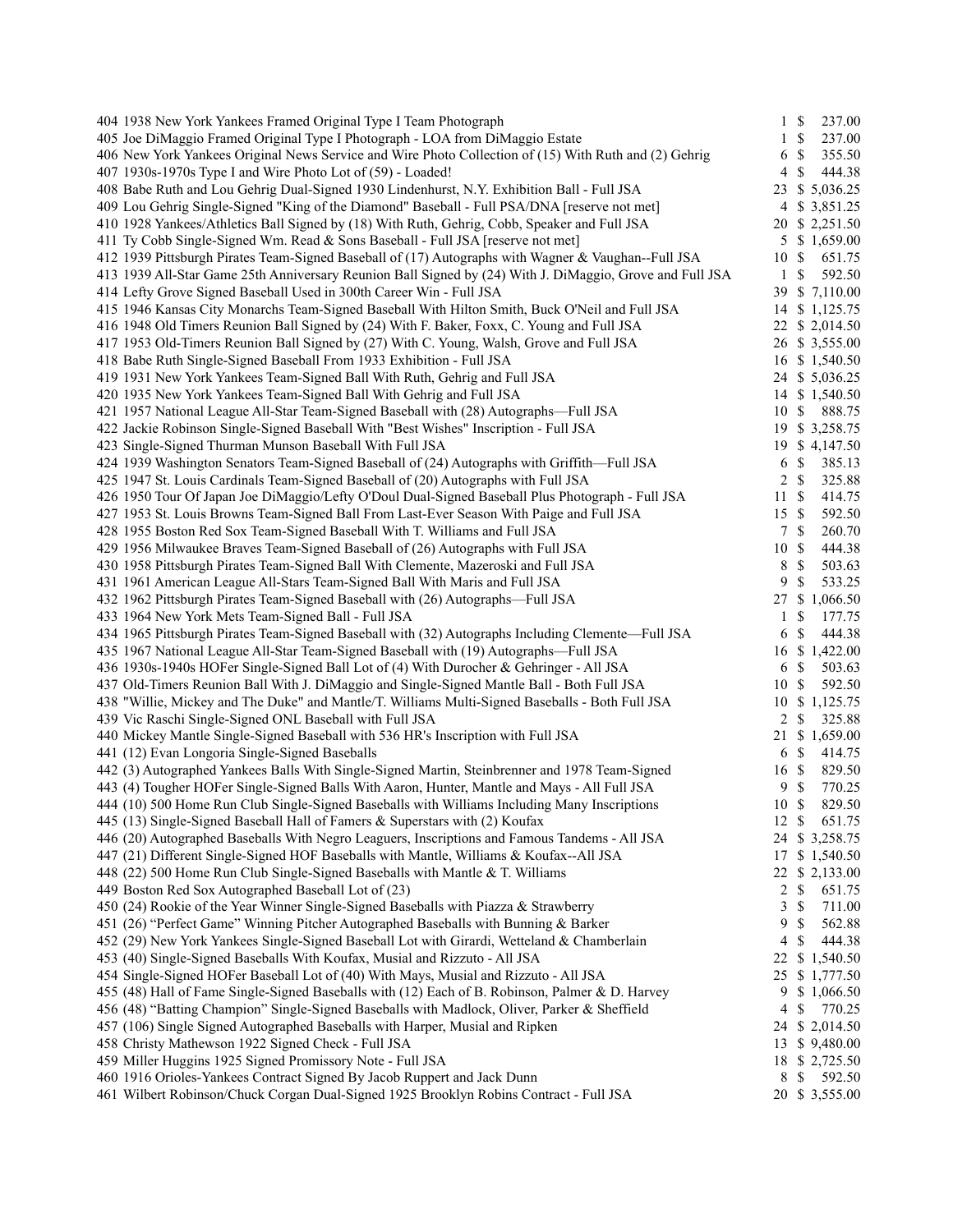| 462 Kenesaw Mountain Landis 1894 Handwritten Signed Letter With Original Envelope - Full JSA                  |                  | $3 \sqrt{3}$              | 355.50                   |
|---------------------------------------------------------------------------------------------------------------|------------------|---------------------------|--------------------------|
| 463 (19) Autographed 1933 "Who's Who in Baseball" Pages With Greenberg and Grove - All JSA                    |                  | 7S                        | 711.00                   |
| 464 Walter Johnson Autographed 1935 Senators Scorecard - Full JSA                                             | 12S              |                           | 651.75                   |
| 465 Babe Ruth 1941 Signed Personal Check - Full JSA                                                           |                  |                           | 18 \$4,443.75            |
| 466 Babe Ruth Signed "The Babe Ruth Story" First Edition Book - Full JSA                                      |                  |                           | 21 \$4,147.50            |
| 467 Hughie Jennings Signed 1910 Detroit Tigers Contract - Full JSA                                            |                  |                           | 23 \$ 8,295.00           |
| 468 Morgan Bulkeley Signed 1911 Check - Full JSA                                                              |                  |                           | 15 \$ 1,185.00           |
| 469 Honus Wagner 1920 Signed Personal Check - Full JSA                                                        |                  |                           | 19 \$ 1,125.75           |
| 470 (3) Multi-Signed New York Yankees Items with 1932 Team-Signed Photo & (2) Themed Balls                    | 4                | $\mathbb{S}$              | 272.55                   |
| 471 Eppa Rixey 1938 Signed Handwritten Letter - Full JSA                                                      | 3                | $\mathbb{S}$              | 385.13                   |
| 472 Multi-Signed 1939 Baseball Hall of Fame Program with (8) Signatures Including Mack & Sisler—Full JSA      | 9                | -\$                       | 533.25                   |
| 473 Connie Mack 1944 Signed Handwritten Letter With Babe Ruth and Baseball Content - Full JSA                 |                  |                           | 11 \$ 1,303.50           |
| 474 Herb Pennock Signed Typewritten Letter - Full JSA                                                         | 6                | $\mathbb{S}$              | 325.88                   |
| 475 Tris Speaker 1945 Signed Handwritten Letter With Original Envelope - Full JSA                             |                  |                           | 16 \$ 1,185.00           |
| 476 Nap Lajoie 1946 Signed Handwritten Letter - Full JSA                                                      |                  |                           | 23 \$ 2,488.50           |
| 477 Kid Nichols Signed 1949 Letter - Full JSA                                                                 |                  |                           | 13 \$ 2,014.50           |
| 478 1950 Contract Signed by Both Joe Cronin and Hugh Duffy - Full JSA                                         | 10S              |                           | 533.25                   |
| 479 Fred Clarke Handwritten Signed Letter - Full JSA                                                          |                  | $1 \text{ }$ \$           | 296.25                   |
| 480 Ed Walsh 1955 Signed Handwritten Letter With Original Envelope - Full JSA                                 | 8                | $\mathcal{S}$             | 651.75                   |
| 481 Bobby Wallace Handwritten and Signed Note - Full JSA                                                      | $\mathbf{1}$     | $\mathcal{S}$             | 296.25                   |
| 482 1950 Dizzy Dean Yankees Announcer Contract Signed by Dean and George Weiss - Full JSA                     | 13S              |                           | 414.75                   |
| 483 Rabbit Maranville 1950 Signed Handwritten Letter - Full JSA                                               | $7\phantom{.0}$  | $\mathcal{S}$             | 474.00                   |
| 484 1951 Dave Danforth Handwritten Sympathy Letter to Joe Jackson Family - Great Baseball Content! [reserve n |                  |                           | 5 \$ 1,185.00            |
|                                                                                                               | 8                |                           | \$1,125.75               |
| 485 1954 Jackie Robinson Signed Little League Banquet Program with Full JSA                                   |                  |                           |                          |
| 486 Circa 1954-1961 Baseball Autograph Book with (129) Signatures Including (11) HOF & Many Tougher           |                  |                           | 14 \$ 1,540.50           |
| 487 Mickey Mantle Autographed Rare 1973 Laughlin Stand-Up - Full JSA [reserve not met]                        |                  |                           | 4 \$ 1,540.50            |
| 488 Mel Ott 1956 Signed Handwritten Letter - Full JSA                                                         | 19S              |                           | 829.50                   |
| 489 (2) Vintage Documents Signed by HOFers Johnson, Ruppert & Greenberg --Full JSA                            | 9                | $\mathcal{S}$             | 414.75                   |
| 490 1955 Dave Pope Cleveland Indians Contract Signed Twice Each by Greenberg and Harridge                     |                  | $2 \sqrt{s}$              | 325.88                   |
| 491 Ryne Duren and Ray Moore Signed 1955 Baltimore Orioles Uniform Players Contracts                          | $\overline{4}$   | $\mathcal{S}$             | 154.05                   |
| 492 Gil Hodges Signed 1960 Players' Association Proposal - Full JSA                                           |                  | $2 \sqrt{s}$              | 248.85                   |
| 493 Jimmie Foxx Signed 1963 New York Hilton Receipt - Full JSA                                                | 11S              |                           | 474.00                   |
| 494 (4) Autographed Baseball HOFer Letters With Flick, Fox, Griffith and Yawkey - All Full JSA                |                  | 6 <sup>°</sup>            | 474.00                   |
| 495 (5) Baseball HOFer Signed Vintage Correspondence Pieces With Collins and Vance - All JSA                  | 6                | $\mathcal{S}$             | 444.38                   |
| 496 (6) Baseball HOFer Handwritten Signed Letters With L. Waner and Simmons - All JSA or PSA/DNA              |                  | $5 \text{ }$ \$           | 414.75                   |
| 497 Ty Cobb Signed Personal Check With Full JSA                                                               |                  |                           | 14 \$ 1,007.25           |
| 498 (4) Baseball Hall of Famers Signed Personal Checks With Aaron, Fox, Rickey and Rixey - All Full JSA       | 11S              |                           | 592.50                   |
| 499 (6) Baseball Hall of Famers & Curt Flood Signed Checks--All PSA/DNA Authentic                             | $\overline{2}$   | $\mathbb{S}$              | 325.88                   |
| 500 (10) Baseball HOF and All-Star Signed Checks with Cochrane & Barrow                                       |                  |                           | 16 \$ 2,251.50           |
| 501 Jackie Robinson 1968 Typewritten Signed Letter - Full JSA                                                 |                  |                           | 18 \$ 1,066.50           |
| 502 Mickey Mantle Signed 1984 "Collectors Club" Welcome Letter With Original Envelope - Full JSA              | 11               | $\mathcal{S}$             | 272.55                   |
| 503 (3) Multi-Signed Brooklyn/Los Angeles Dodgers Items with (3) Koufax                                       | 10S              |                           | 592.50                   |
| 504 Mickey Mantle "Mickey Charles" Signed Birthday Card to His Mother - Full JSA [reserve met]                | 5                |                           | \$1,659.00               |
| 505 1978 New York Yankees Old-Timers Day Program Signed by (56) With DiMaggio, Mantle and Full JSA            | 11               | $\boldsymbol{\mathsf{S}}$ | 770.25                   |
| 506 (8) 1939-1992 Multi/Single-Signed Baseball Flats with (4) DiMaggio & Mantle                               | 16 \$            |                           | 948.00                   |
| 507 Multi-Signed "Baseball in the '50s" Book with (43) Autographs Including Mantle Inscription—Full JSA       | 12               | -\$                       | 503.63                   |
| 508 (4) Multi/Single-Signed New York Yankees Items with (3) Mantle with 1961 Reunion Ball                     | 14               |                           | \$1,777.50               |
| 509 Willie, Mickey & the Duke Autograph Collection of (4) with Mantle Bat--All JSA                            | 16               |                           | \$1,185.00               |
| 510 (12) Charlie Gehringer Autographed Items with Artvue Card and "Mechanical Man" Inscription--All JSA       | $\overline{c}$   | $\mathbb{S}$              | 325.88                   |
| 511 Hall of Fame Baseball Lot With (8) Multi-Signed Balls and 1994 HOF Brown Bat                              | 15               | $\mathbb{S}$              | 770.25                   |
| 512 Single-Signed Lot of (16) Baseballs and (16) 8x10 Photographs With Aaron, Gomez, Musial and Spahn         | 18 \$            |                           | 651.75                   |
| 513 (9) St. Louis Cardinals Single-Signed Items with (5) Musial Including Mitchell & Ness Musial Jersey       | 11               | -S                        | 592.50                   |
| 514 Multi-Signed Baseball Bat & Ball with (37) Signatures with (27) Hall of Famers-Both Full JSA              | 4                | $\boldsymbol{\mathsf{S}}$ | 385.13                   |
| 515 July 9, 2011 Derek Jeter 3000th Hit PSA 7 Full Ticket and Single-Signed Ball - Full JSA                   | $\boldsymbol{0}$ | \$                        | $\overline{\phantom{0}}$ |
| 516 (17) "Lefty" Baseball Pitchers Signed Cuts with Many Pre-War & Tougher—All Full or Basic JSA              | 6                | $\boldsymbol{\mathsf{S}}$ | 651.75                   |
| 517 Joe Kelley Autographed Album Page With "1926 Brooklyn Ball Club" Inscription - Full JSA                   | 21               |                           | \$3,555.00               |
| 518 Jimmie Foxx Signed 1929-1930 Photo Postcard - Full JSA                                                    | 5                | \$                        | 829.50                   |
| 519 Babe Ruth Cut Signature--PSA/DNA Encapsulated [reserve not met]                                           |                  |                           | 3 \$ 2,014.50            |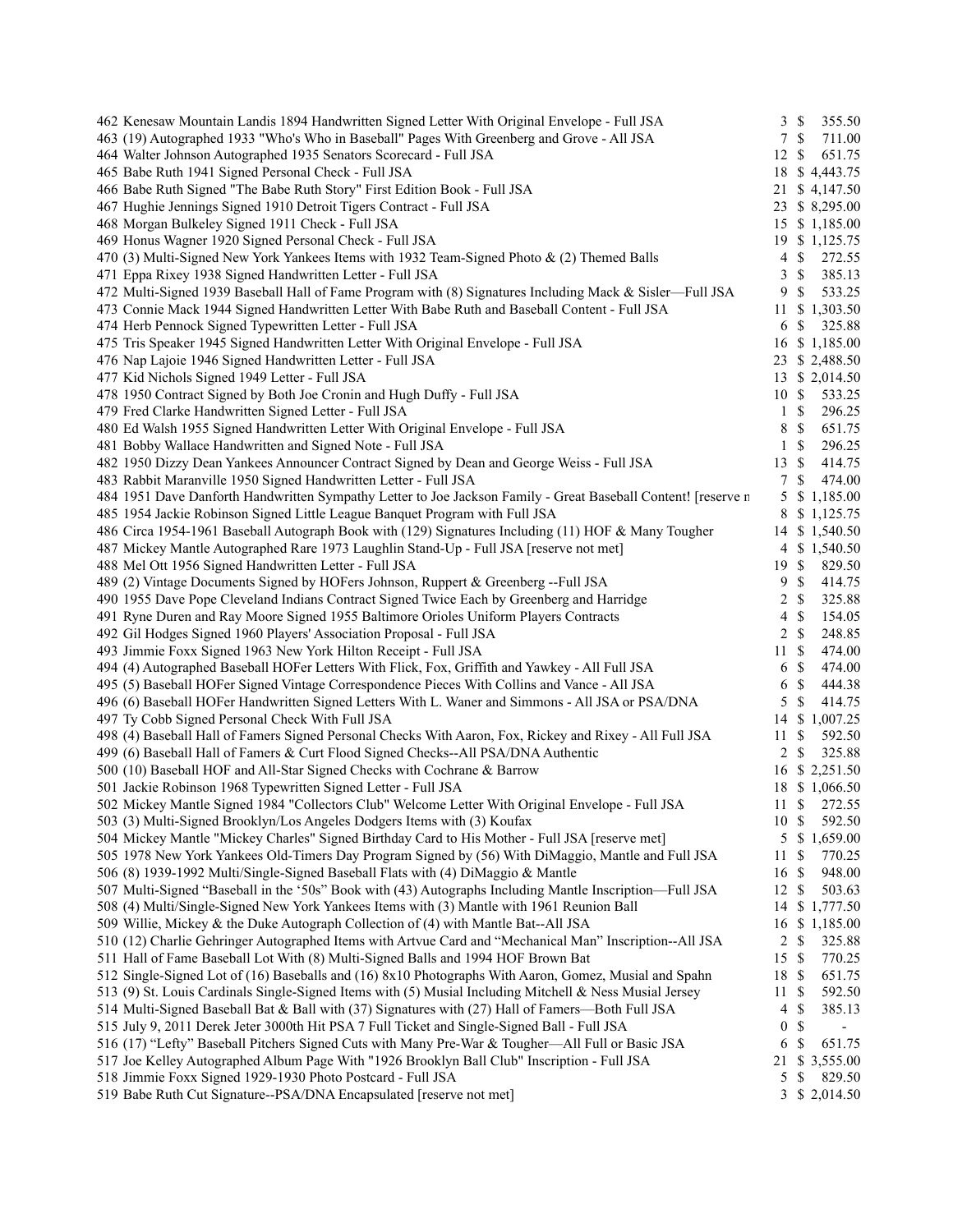| 520 Babe Ruth Signed Business Card - Full JSA                                                         |                  |                           | 15 \$ 2,251.50 |
|-------------------------------------------------------------------------------------------------------|------------------|---------------------------|----------------|
| 521 Joe Tinker Autographed Page From 1933 "Who's Who in Baseball" Book--Full PSA/DNA                  |                  |                           | 17 \$ 1,007.25 |
| 522 Johnny Evers Signed Album Page With "Tinker Evers Chance" Inscription - Full JSA                  |                  |                           | 18 \$ 1,896.00 |
| 523 Joe Tinker Cut Signature With "Cubs" Inscription - Full JSA                                       | 10S              |                           | 651.75         |
| 524 Chief Bender Autographed 3x5 Index Card with Full JSA                                             | 6 <sup>°</sup>   |                           | 444.38         |
| 525 Tris Speaker Signed 3x5 Index Card with Full JSA                                                  | 9                | $\mathbb{S}$              | 533.25         |
| 526 Honus Wagner Autographed 3x5 Index Card with Inscription--Full JSA                                | $12 \text{ }$ \$ |                           | 711.00         |
| 527 Ty Cobb Autographed Envelope Postmarked "Ty Ty" and "Cobb" - PSA/DNA "Authentic"                  | 8                | $\mathbb{S}$              | 770.25         |
| 528 Home Run Baker Signed 3x5 Index Card with Lengthy Inscription--Full JSA                           | 8                | $\mathbb{S}$              | 385.13         |
| 529 Tough Arky Vaughan and Hugh Casey Autographed Album Page--Full JSA                                | 1                | $\mathbb{S}$              | 296.25         |
| 530 John McGraw and Thomas Connolly Cut Signatures - Both Full JSA                                    | 19               |                           | \$2,014.50     |
| 531 Chief Bender, Fred Clarke and Chuck Klein Signed Government Postcards - All Full JSA              | 13               |                           | \$1,007.25     |
| 532 Frank "Home Run" Baker Signed Government Postcard - SGC "Authentic"                               | 3                | $\mathbb{S}$              | 414.75         |
| 533 Dazzy Vance Signed Index Card - Full JSA                                                          | 2                | $\mathbb{S}$              | 385.13         |
| 534 Jimmie Foxx Framed Cut Signature Display - Full JSA                                               | $\boldsymbol{7}$ | $\mathbb{S}$              | 533.25         |
| 535 Tony Lazzeri Cut Signature - Full JSA                                                             | 3                | \$                        | 829.50         |
| 536 Joe Tinker Signed 1946 Government Postcard - PSA/DNA 8 [reserve not met]                          | $\,8\,$          |                           | \$1,540.50     |
| 537 (3) Tougher Baseball HOFer Autographs With Bottomley, Cuyler and Vance - All Full JSA             | 8                | $\mathbb S$               | 533.25         |
| 538 Jackie Robinson Signed & Framed Display with Full JSA                                             | 10               | $\mathcal{S}$             | 562.88         |
| 539 Roberto Clemente Framed Autograph Display - Full PSA/DNA                                          | 5                | $\mathbb{S}$              | 829.50         |
| 540 1959 "Go Go" Chicago White Sox Cut Signature Matted Display--Full JSA                             | $\mathbf{1}$     | \$                        | 177.75         |
| 541 Baseball HOFer Signed Correspondence Lot of (4): Mantle, Bancroft, Lindstrom & Lombardi - All JSA | 5                | $\mathbb{S}$              | 177.75         |
| 542 (4) Baseball HOFer Single-Signed Postcards With Mantle and Crawford - All Full JSA                | 3                | $\mathbb{S}$              | 533.25         |
| 543 Extremely Rare Lloyd Waner Autographed Perez-Steele 1981 Postcard--Full JSA                       | 15               |                           | \$3,555.00     |
| 544 (3) Autographed Perez-Steele Postcards with Mantle, Williams and DiMaggio--Full JSA               | 7                | $\mathbb{S}$              | 533.25         |
| 545 (26) Autographed Perez-Steele "Great Moments" Cards with Koufax, Mays & Gehringer--All JSA        |                  |                           | 888.75         |
|                                                                                                       | 11               | \$                        |                |
| 546 Baseball HOFer/Superstar Single-Signed Index Card Lot of (31) with D. Dean, Hornsby and P. Waner  | $\overline{4}$   | $\mathbb{S}$              | 16 \$ 1,540.50 |
| 547 Baseball Balance of Collection Lot of (16) HOFer Signed Items Including (5) Artvue Postcards      |                  |                           | 414.75         |
| 548 (37) Signed Yellow Hall of Fame Plaque Postcards With Hunter, Spahn and L. Waner                  | 3                | $\mathbb{S}$              | 355.50         |
| 549 (55) Signed Baseball Hall of Fame Yellow Plaque Postcards with DiMaggio & T. Williams             | 21               |                           | \$1,007.25     |
| 550 (53) Baseball Signed Cuts, Photographs & Postcards with (11) Hall of Famers—All PSA/DNA Authentic | $\tau$           | $\mathbb{S}$              | 651.75         |
| 551 Willie Mays/Baseball 1st Day Cover Lot of (42) Different with (5) Mays Autographs                 | 7                | $\mathbb{S}$              | 325.88         |
| 552 (5) 1960s-70s Baseball Autograph Books with (200) Well Separated Signatures Including (27) HOF    | 11               | -\$                       | 474.00         |
| 553 Duke Maas Signed Autograph Book Page With JSA - Tough 1961 Yankee!                                | 2                | $\mathbb{S}$              | 325.88         |
| 554 Babe Ruth Signed Original Photograph With Noteworthy Salutation - Full JSA                        |                  |                           | 15 \$ 2,725.50 |
| 555 1931 Babe Ruth Autographed Photograph with Full JSA & Newspaper Provenance                        |                  |                           | 23 \$ 3,258.75 |
| 556 KiKi Cuyler Single-Signed Vintage Photograph - Full JSA                                           | 8                | $\mathbb{S}$              | 237.00         |
| 557 Jimmie Foxx Signed Personnel Photograph with Full JSA Plus Vintage 11x14 Picture                  | 5                | \$                        | 414.75         |
| 558 Chief Bender Single-Signed 8x10 Photograph - Full JSA                                             |                  |                           | 20 \$ 1,066.50 |
| 559 Chick Hafey Signed 1933 Original George Burke All-Star Game Photograph - Full JSA                 | 19 \$            |                           | 888.75         |
| 560 Connie Mack Signed Original Studio Portrait Photo - Full JSA                                      | 10S              |                           | 296.25         |
| 561 1943 Washington Senators Team-Signed Photograph With Powell, Wynn and Full JSA                    | 2                | $\mathbb{S}$              | 325.88         |
| 562 1954 Cleveland Indians Team-Signed 25x21 Photograph with (33) Autographs--Full JSA                | 6                | $\mathcal{S}$             | 444.38         |
| 563 (42) 1940s Boston Red Sox Signed Team Issued 6x9 Photographs with Cronin & Grove                  | 7                | $\mathbb{S}$              | 325.88         |
| 564 (10) Signed 1946 New York Yankees Picture Pack Photos Including Berra, DiMaggio & Rizzuto         | 11               | $\boldsymbol{\mathsf{S}}$ | 444.38         |
| 565 New York Centerfield Legends Mantle, Mays, DiMaggio & Snider Multi-Signed Photograph--Full JSA    | 10               | $\mathcal{S}$             | 651.75         |
| 566 Mickey Mantle & Roger Maris Dual-Signed 8x10 Photograph with Full JSA                             | 15               |                           | \$1,777.50     |
| 567 Mickey Mantle Signed 14x20 Photograph with "#6 1951" Inscription—Full JSA [reserve not met]       | 4                |                           | \$1,066.50     |
| 568 Mickey Mantle Signed Framed Photo With Rare "No. 6" Inscription - Full JSA                        | 4                | \$                        | 385.13         |
| 569 Harmon Killebrew "Call to the Hall" Signed Photo and Letter to Jack Lang - Full JSA               | 8                | \$                        | 503.63         |
| 570 Joe Morgan "Call to the Hall" Signed Photo and Letter to Jack Lang - Full JSA                     | 1                | \$                        | 296.25         |
| 571 Multi-Signed Baseball Hall of Fame 8x10 Photograph with (4) Autos Including DiMaggio & Greenberg  | 8                | $\mathbb{S}$              | 355.50         |
| 572 (2) Multi-Signed Baseball Hall of Fame Photographs with Harris & McCarthy--Full JSA               | 4                | $\mathbb{S}$              | 213.30         |
| 573 (3) Multi/Single-Signed Baseball Hall of Fame Large Photographs with (2) DiMaggio & (2) Williams  | 17 \$            |                           | 948.00         |
| 574 (3) Mickey Mantle Signed 8x10 Photos - All With Different Inscriptions - All Full JSA             | 10S              |                           | 651.75         |
| 575 Autographed Dodgers Legends Lot of (8) with (6) Drysdale, Koufax & Multi-Signed--All JSA          | 6                | $\boldsymbol{\mathsf{S}}$ | 562.88         |
| 576 (7) Joe and Dom DiMaggio Signed Photographs With (5) Single-Signed by Joe - All JSA               | 11               | -\$                       | 770.25         |
| 577 (7) Single-Signed Baseball HOFer Black-and-White Photos With Mantle and Bancroft - All JSA        | 11S              |                           | 651.75         |
|                                                                                                       |                  |                           |                |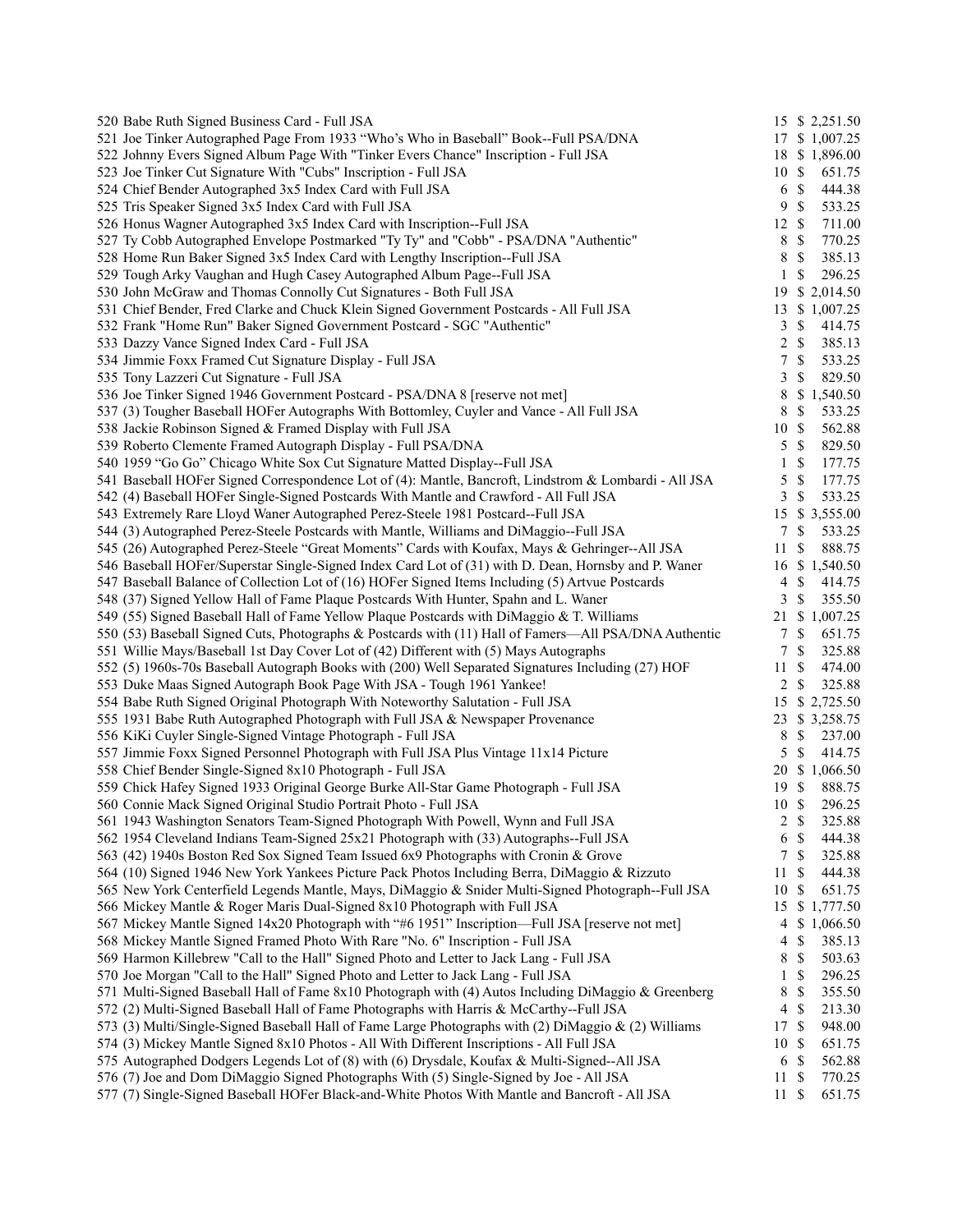| 578 (13) Single-Signed Baseball HOFer Black-and-White Photos With Combs, Cronin and D. Dean - All JSA   | 9S               |                           | 562.88                   |
|---------------------------------------------------------------------------------------------------------|------------------|---------------------------|--------------------------|
| 579 (19) Baseball Hall of Fame Signed Photos in Matted Collage with Full JSA                            |                  | $1 \text{ }$ \$           | 296.25                   |
| 580 Baseball HOFer Single-Signed 8x10 Photo Lot of (22) With Aaron and Campanella - All JSA             | 10 \$            |                           | 592.50                   |
| 581 Bill Terry Twice-Signed Framed Display With 1959 Minor League Payroll Check - Full JSA              | $\mathbf{1}$     | $\mathcal{S}$             | 118.50                   |
| 582 Satchel Paige Autographed 8x10 Period Photograph with Full JSA                                      | 16 \$            |                           | 444.38                   |
| 583 Ted Williams Signed Sports Illustrated Cover With UDA Cert and Folder                               | 8                | $\mathbb{S}$              | 201.45                   |
| 584 (152) Dodger Baseball Stars Autographed 8x10 Photographs                                            | 13               | $\mathbb{S}$              | 503.63                   |
| 585 1998 LeRoy Neiman "The DiMaggio Cut" Lithograph Signed by DiMaggio & Neiman with Full JSA [reserve  | $\overline{4}$   |                           | \$1,777.50               |
| 586 Willie, Mickey & The Duke Triple-Signed Print with Uniform Number Inscriptions--Full JSA            | 3                | \$                        | 414.75                   |
| 587 (2) Multi-Signed Brooklyn Dodgers Posters/Prints & Signed Jackie Robinson Framed Cut with Full JSA  | 15               |                           | \$1,125.75               |
| 588 (3) Multi-Signed Ted Williams Flats with Full JSA                                                   | 4                | $\mathbb{S}$              | 385.13                   |
| 589 Willie Mays Poster Lot of (60) with (4) Mays Signed                                                 | 3                | $\mathbb{S}$              | 355.50                   |
| 590 Joe DiMaggio Signed Limited Edition Commemorative Bat - Full JSA                                    | 8                | $\mathbb{S}$              | 385.13                   |
| 591 Ted Williams Single-Signed Baseball Bat - Full JSA                                                  | 15S              |                           | 444.38                   |
| 592 1999 New York Yankees Team-Signed Bat With Jeter, Rivera and Full JSA                               |                  |                           | 23 \$ 1,659.00           |
| 593 Multi-Signed 500 Home Run Club Bat with (15) Autographs Including Original Eleven--Full JSA         | 18               |                           | \$1,777.50               |
| 594 Mickey Mantle Autographed Signature Model Bat with Full JSA                                         | 21               |                           | \$1,777.50               |
| 595 500 Home Run/3000 Hit Club Hank Aaron, Willie Mays & Eddie Murray Triple-Signed Bat—Full JSA        | 9                | $\mathbb{S}$              | 296.25                   |
| 596 3000 Hits & 300 Wins Multi-Signed Bats with (25) Autographs-Full JSA                                |                  |                           | 17 \$ 1,540.50           |
| 597 "Dem Bums" Cooperstown Bat Co. Lot of (3) With LE Single-Signed Reese and Snider                    | 7                | $\mathbb{S}$              | 260.70                   |
| 598 (5) Single-Signed Cooperstown Bat Co. LE Full-Size Bats With Musial and Snider - All With CBC Certs | 11               | -\$                       | 829.50                   |
|                                                                                                         |                  |                           |                          |
| 599 (8) Single-Signed HOFer and Superstar Baseball Bats With J. DiMaggio and (3) Ripken - All JSA       | 11               | -\$                       | 948.00                   |
| 600 Hack Wilson Signed 1931 W517 #42 (PSA/DNA Gem Mint 10) and Original Mailing Envelope [reserve met]  |                  |                           | 13 \$ 5,332.50           |
| 601 (150) 1949-1990s Signed Baseball Card Collection with (13) Hall of Famers                           | 14               | -S                        | 711.00                   |
| 602 (341) 1960-1977 Topps Baseball Signed Cards Plus (6) 1971-1977 Topps Football Joe Greene            |                  |                           | 20 \$ 1,125.75           |
| 603 Ron Perranoski 1963 Los Angeles Dodgers Champions Signed Game-Worn Home Jersey [reserve met]        | 8                |                           | \$3,258.75               |
| 604 Mark Christman 1943 St. Louis Browns Game-Worn Home Jersey                                          |                  |                           | 19 \$ 2,607.00           |
| 605 Minnesota Twins 1961-1965 Game-Worn Jacket                                                          | 5                | $\mathbb{S}$              | 284.40                   |
| 606 Houston Astros 1970s-1980s Game-Worn Lot of (2) With Jersey and Sweater                             | 5                | $\mathbb{S}$              | 225.15                   |
| 607 Bump Wills 1977-1981 Texas Rangers Game-Worn Jacket                                                 | 3                | $\mathbb{S}$              | 260.70                   |
| 608 1982-1986 Chicago White Sox Game-Worn Sweater                                                       | 4                | $\mathbb{S}$              | 225.15                   |
| 609 B.J. Surhoff 1994-1995 Milwaukee Brewers Game-Worn Jacket                                           | 3                | $\mathbb{S}$              | 213.30                   |
| 610 Chicago Cubs Game-Worn Lot of (2) With 1992 Jersey and 1998 Jacket                                  | $\mathbf{1}$     | $\mathbb{S}$              | 177.75                   |
| 611 San Francisco Giants 1980-2001 Game-Worn Jersey Lot of (4)                                          | $7\phantom{.0}$  | $\mathcal{S}$             | 296.25                   |
| 612 New York Yankees 1980s-2000s Game-Worn Lot of (4) With Don Zimmer Jacket                            | $\overline{4}$   | $\mathbb{S}$              | 444.38                   |
| 613 1998-2000 Tampa Bay Devil Rays Game-Worn Lot of (3) With Jersey, Jacket and Cap                     | $\mathbf{0}$     | $\mathcal{S}$             | $\overline{\phantom{a}}$ |
| 614 Seattle Mariners Early-2000s Game-Worn Lot of (3) With Jacket and Jersey                            | $\boldsymbol{0}$ | $\mathcal{S}$             | $\overline{\phantom{a}}$ |
| 615 New York Mets 1997-2001 Game-Worn Lot of (2) With Jacket and Warm-Up Jersey                         | $\mathbf{1}$     | $\mathbb{S}$              | 177.75                   |
| 616 Cleveland Indians 1970s-1980s Game-Worn Lot of (2) With Cap and Jacket                              | 3                | $\mathcal{S}$             | 201.45                   |
| 617 Baltimore Orioles 1975-1976 Pro Model Alternate Cap                                                 | 9                | \$                        | 284.40                   |
| 618 Roberto Alomar and Andre Dawson Game-Worn Caps                                                      | 2                | $\mathcal{S}$             | 142.20                   |
| 619 (33) 1980s-1990 Nameplates From Baltimore Orioles Game-Worn Jerseys                                 |                  | $3 \sqrt{3}$              | 201.45                   |
| 620 George "High Pockets" Kelly 1923-1925 Game-Used Bat - PSA/DNA GU 6                                  | 18               |                           | \$4,443.75               |
| 621 Brooks Robinson 1972 Signed Game-Used Bat - PSA/DNA GU 7.5                                          | 10S              |                           | 888.75                   |
| 622 1973 Cincinnati Reds Team-Signed Cesar Geronimo Game-Used Bat - Full JSA                            | 9                | $\boldsymbol{\mathsf{S}}$ | 651.75                   |
| 623 Eddie Murray 1980-1983 Game-Used Bat and Game-Worn New York Mets Cap                                | 11               | -\$                       | 474.00                   |
| 624 Doug Collins 1978-1981 Philadelphia 76ers Game-Worn Home Ensemble                                   | 13               |                           | \$1,066.50               |
| 625 Bobby Clarke 1983-84 Game-Used Hockey Stick - Rich Ellis LOA                                        | 9                | $\mathbb{S}$              | 272.55                   |
| 626 Paul Molitor 1987-1989 Professional Model Game-Ready Bat - Full PSA/DNA                             | 5                | \$                        | 325.88                   |
| 627 1950 Bowman Football Complete Set (144/144) with PSA 7 Graham RC                                    | 21               |                           | \$2,251.50               |
| 628 1957 Topps Football Near Set of (153/154) with Signed Unitas RC                                     | 11               |                           | \$1,540.50               |
| 629 (6) 1970-1972 O-Pee-Chee CFL Complete/Near Sets                                                     | 15               | -S                        | 770.25                   |
| 630 1972 Topps Football Complete Set of (351) Cards                                                     |                  |                           | 7 \$ 1,422.00            |
| 631 (17) 1971-1986 Topps Football Complete/Near Sets with (5) 1984                                      |                  |                           | \$1,303.50               |
|                                                                                                         | 11               |                           |                          |
| 632 1956-1979 Topps, Fleer & Philadelphia Gum Football Collection of (2030) Cards—Loaded with Stars     |                  |                           | 18 \$ 1,896.00           |
| 633 (5) 1948 Leaf Football PSA Graded Variations                                                        | 6                | $\boldsymbol{\mathsf{S}}$ | 444.38                   |
| 634 (4) 1948-1972 Topps & Bowman Football SGC Graded Key Cards Including Baugh RC                       | 7                | S                         | 325.88                   |
| 635 1955 Topps Football All-American Complete Set of (100) Cards                                        |                  |                           | 10 \$ 1,896.00           |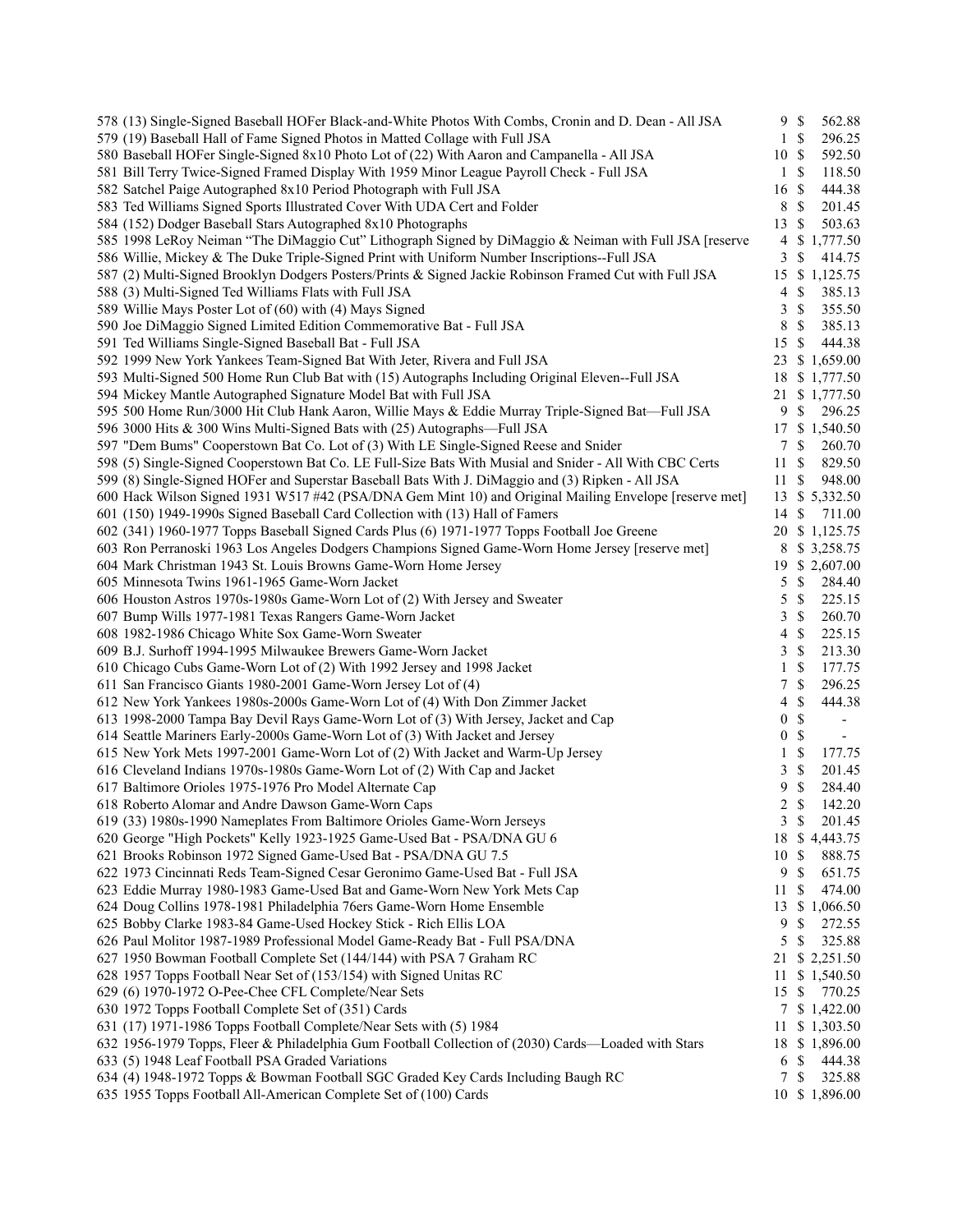| 636 1961 Topps Football Complete Set (198/198) with (8) PSA Graded Keys                                  |                  |                           | 17 \$ 1,777.50           |
|----------------------------------------------------------------------------------------------------------|------------------|---------------------------|--------------------------|
| 637 1956 Topps, 1960 Fleer & 1973 Topps Football Complete Sets                                           |                  | 9 \$                      | 770.25                   |
| 638 High-Grade 1961 Topps Football Complete Set of (198) Cards                                           |                  |                           | 25 \$ 1,125.75           |
| 639 (4) 1955-1984 Topps Football Complete, Near & Starter Sets                                           | $13 \text{ }$ \$ |                           | 592.50                   |
| 640 (4) 1948 Graded Leaf Football Singles - All "7" or Higher With Waterfield                            | $\overline{2}$   | \$                        | 325.88                   |
| 641 (2) 1964 Topps Football Near Sets Plus Wrappers & Display Box                                        |                  |                           | 20 \$ 1,303.50           |
| 642 1968 & 1969 Topps Football Complete Sets with (2) PSA Graded Keys                                    |                  |                           | 30 \$ 5,036.25           |
| 643 1969 & 1970 Topps Football Complete Sets with (19) PSA Graded Keys                                   | 11               | $\mathbb{S}$              | 651.75                   |
| 644 (8) 1960-1971 Football Oddball Complete/Near Sets Plus (192) Singles                                 |                  |                           | 23 \$ 1,007.25           |
| 645 (2071) 1968 & 1970-1972 Topps Football Cards                                                         | 9                | $\mathbb{S}$              | 651.75                   |
| 646 (2) 1975 Topps Football Uncut Sheets                                                                 | 15               | -S                        | 651.75                   |
| 647 1981 Topps Football Complete Set (528/528) Plus (2) 1982 Topps Football Cello Boxes                  | 10S              |                           | 503.63                   |
| 648 (15) 1977-1985 Topps Football Items with (3) Wax Boxes & Both USFL Sets                              | 15               |                           | \$1,896.00               |
| 649 Full-Size Replica Heisman Trophy with (14) Signatures Including Campbell, RG3 & B. Jackson—Full JSA  | $\bf{0}$         | $\mathbb{S}$              | $\overline{\phantom{0}}$ |
| 650 1932 Notre Dame Football Postcards Near Set of (22/25) with (21) Signed                              | 12               | $\mathbb{S}$              | 770.25                   |
| 651 1961 NFL Champion Green Bay Packers Team-Signed Football With Starr, Nitschke, Jordan and Full JSA   |                  |                           | 14 \$ 1,185.00           |
| 652 1972 Undefeated World Champion Miami Dolphins Team-Signed Football - Full JSA                        | 5                | $\mathbb{S}$              | 888.75                   |
| 653 Pro Football Hall of Fame Jacket Signed by (18) With Sayers, Marino, Tarkenton and Full JSA          | $\boldsymbol{0}$ | $\mathcal{S}$             | $\overline{\phantom{a}}$ |
| 654 (4) Pro Football Hall of Fame Multi-Signed Items with (2) Mini-Helmets, Football & Letter--Full PSA  | $\mathbf{1}$     | \$                        | 474.00                   |
| 655 1960 and 1965 College All-Americans Team-Signed Footballs With Ditka, Griese, Olsen - Both Full JSA  | 12               | $\mathbb{S}$              | 888.75                   |
| 656 Frederick D. "Fritz" Pollard Signed Index Card JSA/BVG Encapsulated                                  |                  |                           |                          |
| 657 George Preston Marshall Check Cut JSA/SGC Encapsulated                                               | 10S              |                           | 13 \$ 2,488.50<br>711.00 |
|                                                                                                          | 8                | $\mathbb{S}$              |                          |
| 658 (6) Pro Football HOFer Autographs with Finks & Halas--All PSA/DNA                                    |                  |                           | 414.75                   |
| 659 (15) Heisman Trophy Autographed Multi/Single-Signed Football Collection                              | 3                | $\mathbb{S}$              | 385.13                   |
| 660 (6) 1952-1976 Topps & Bowman Football Hall of Fame Rookies & Stars with (4) Signed                   | 5                | $\mathbb{S}$              | 414.75                   |
| 661 1968 World Champion New York Jets Team-Signed Helmet With Namath - Steiner Sports                    | 14 \$            |                           | 770.25                   |
| 662 (39) Signed Correspondence Pieces to Weeb Ewbank With Halas, Rooney and Starr                        | 17 \$            |                           | 651.75                   |
| 663 (2) New York Giants Team/Single-Signed Items with L. Taylor Full Helmet                              | 10S              |                           | 385.13                   |
| 664 Early Pro Football Hall of Fame Memorabilia Collection with 1962 Creation Proposal                   | $\overline{4}$   | $\mathbb{S}$              | 296.25                   |
| 665 1953-1954 Carling's Beer Cleveland Browns Promotion Photo Lot of (544)                               | 4                | $\mathbb{S}$              | 385.13                   |
| 666 Baltimore Colts Memorabilia Lot With (2) National Bohemian Bar Signs and Unitas Autograph            | 19               |                           | \$1,007.25               |
| 667 1949 Lou Gambino Baltimore Colts AAFC Player Contract—Also Signed By President & Coach               | 7                | $\mathbb{S}$              | 189.60                   |
| 668 Large 1959 National Bohemian Beer Baltimore Colts Point of Sale Team Picture                         | 14               | \$                        | 592.50                   |
| 669 Don Meredith 1960s 22x27 Rawlings Advisory Staff Poster                                              | $\overline{c}$   | $\mathbb{S}$              | 130.35                   |
| 670 1979 First Edition "Halas by Halas" Book Signed by Halas and Co-Authors--Full JSA                    | $\mathbf{1}$     | $\mathbb{S}$              | 177.75                   |
| 671 Derrick Thomas Signed and Framed Kansas City Chiefs Jersey - PSA/DNA                                 | 8                | $\mathbb{S}$              | 503.63                   |
| 672 Reggie White Autographed Full-Size Packers Helmet with Full JSA                                      | 11               |                           | \$1,303.50               |
| 673 2006-07 San Antonio Spurs 14K Gold NBA Championship Pendant With (69) Genuine Diamonds               |                  |                           | $1$ \$ 2,962.50          |
| 674 1961-62 Fleer Basketball Complete Set of (66) Cards with (21) SGC Graded                             |                  |                           | 23 \$ 8,295.00           |
| 675 1969-70 Topps Basketball Complete Set of (99/99)                                                     |                  |                           | 14 \$ 1,066.50           |
| 676 1983-1990 Fleer, Star & Hoops Basketball Collection with (1998) Singles Plus (46) Complete/Near Sets |                  |                           | 34 \$ 3,258.75           |
| 677 LeBron James 3-Foot Tall LE (18/100) Promotional Bobblehead Doll                                     |                  | 4 \$                      | 414.75                   |
| 678 1969-70 & 1970-71 Topps Basketball Complete Sets                                                     |                  |                           | 16 \$ 1,007.25           |
| 679 (5) 1971-1981 Topps Basketball Complete/Near Sets with Bird/Magic RC                                 |                  |                           | 23 \$ 2,607.00           |
| 680 1986-87 Fleer Basketball Complete Set of (132/132) Plus (11/11) Stickers with PSA 9 Jordan RC        |                  |                           | 28 \$ 3,851.25           |
| 681 1986-87 Fleer Basketball Complete Set (132/132) & (11/11) Stickers with PSA 8 Jordan RC              |                  |                           | 17 \$ 1,659.00           |
| 682 (822) 1969-1982 Topps Basketball Singles Plus (2) Sets                                               | 16 \$            |                           | 770.25                   |
| 683 (2) 1949-50 NBA Team Signed Sheets with Olympians, Nationals & Bullets--Full JSA                     |                  | $4 \text{ } $$            | 165.90                   |
| 684 (2) "Pistol Pete" Maravich Autographed Camp Certificates--Full PSA/DNA                               | 15               | -S                        | 829.50                   |
| 685 NCAA Basketball LE "Coaches vs. Cancer" Litho Signed by (28) With Majerus and Krzyzewski - Steiner   | 7                | $\mathbb{S}$              | 474.00                   |
| 686 Signed/Unsigned Basketball Treasure Chest of (22) with Dirk, LeBron, Blazers & Jazz                  | 4                | \$                        | 474.00                   |
| 687 Wilt Chamberlain Signed & Framed 100-Point Game Commemorative Newspaper Article with Full PSA/DNA    | 5                | $\mathbb{S}$              | 444.38                   |
| 688 Los Angeles Lakers/Forum Framed Display Signed by (5) With Abdul-Jabbar and Chamberlain - Full JSA   | 6                | $\mathbb{S}$              | 503.63                   |
| 689 Michael Jordan/Kobe Bryant Dual-Signed LE Framed Photograph - UDA                                    | 15S              |                           | 888.75                   |
| 690 1960 Post Cereal Panels Don Drysdale & Frank Gifford                                                 | 9                | $\mathbf{\$}$             | 272.55                   |
| 691 (3) 1965 Aurora "Great Moments in Sport" Unopened Kits with Jack Dempsey, Johnny Unitas & Jerry West | 11S              |                           | 651.75                   |
| 692 1951 Topps Ringside #49 Bob Murphy SP PSA 8 (oc)                                                     | 11S              |                           | 385.13                   |
| 693 (15) Unused Tickets From 6/11/82 Larry Holmes vs. Gerry Cooney Fight Featuring Nieman Art            | $\mathbf{3}$     | $\boldsymbol{\mathsf{S}}$ | 201.45                   |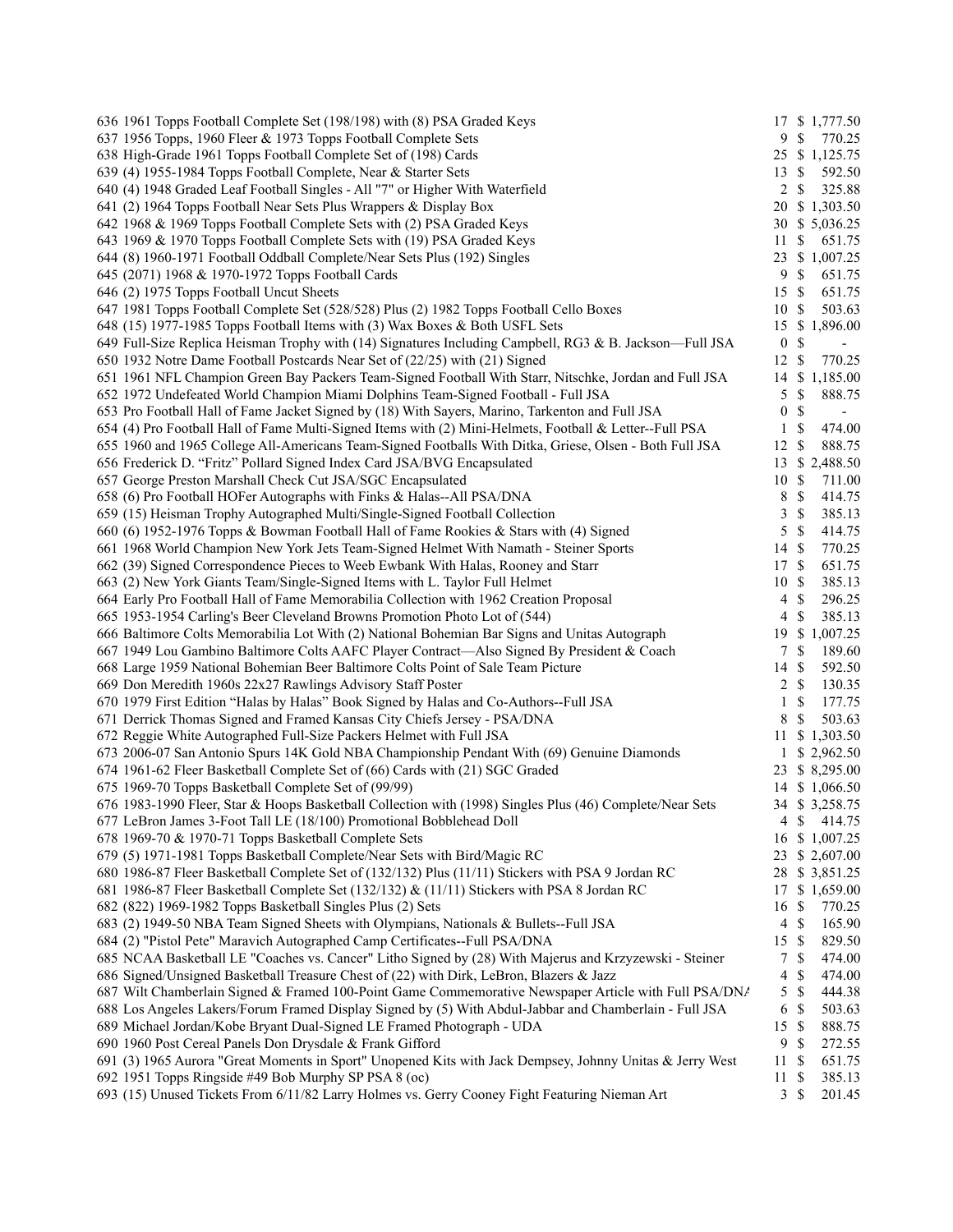| 694 500 Goal Scorers Ron Lewis LE Lithograph Signed by (16) With Howe, Hull, Richard and Full JSA                                                                                 | 17S            |                | 533.25                           |
|-----------------------------------------------------------------------------------------------------------------------------------------------------------------------------------|----------------|----------------|----------------------------------|
| 695 Mario Lemieux Autographed Duo with Stanley Cup Jersey and 11x14 Photo-JSA                                                                                                     | 8              | $\mathbb{S}$   | 385.13                           |
| 696 Bobby Jones Autographed "Golf Is My Game" Hardcover Book - Full JSA                                                                                                           | 21 \$          |                | 829.50                           |
| 697 Arnold Palmer Signed Helen Rundell LE Artist's Proof "Palmer's Farewell To The Open"--Full JSA                                                                                | 11             | $\mathbb{S}$   | 562.88                           |
| 698 Racing Helmet Signed by (11) With Richard and Kyle Petty - Full JSA                                                                                                           | 8              | $\mathcal{S}$  | 414.75                           |
| 699 1942 Jim Thorpe Handwritten and Signed (2) Page Letter Gallery Quality Frame--Full JSA                                                                                        | 11             |                | \$2,014.50                       |
| 700 Norman Trevor 1896 120-Yard Hurdles Trophy Cup - First Indian Olympics Participant                                                                                            | 3              | $\mathbb{S}$   | 201.45                           |
| 701 1960 World Amateur Golf Championship Multi-Signed Sheet With Early Nicklaus - Full JSA                                                                                        | 7              | $\mathcal{S}$  | 444.38                           |
| 702 Autographed Golf Hoard Lot of (84) with (2) Palmer & Nicklaus                                                                                                                 | 10S            |                | 414.75                           |
| 703 (2) Tiger Woods Autographed Framed Displays - Both Full JSA                                                                                                                   |                | $3 \sqrt{3}$   | 414.75                           |
| 704 (150) Kentucky Derby Winning Jockeys Signed 8x10 Photographs                                                                                                                  | 16 \$          |                | 888.75                           |
| 705 Richard Petty Race-Used Autographed Tire - Full JSA                                                                                                                           | 5              | $\mathbb{S}$   | 355.50                           |
| 706 1952-53 Detroit Red Wings Cachet Signed by (7) with Howe & Sawchuck - Full JSA                                                                                                | 1              | $\mathbb{S}$   | 592.50                           |
| 707 1935-36 Amalgamated Press Complete Set of (20) Hockey Postcards Plus Both Folders—All SGC                                                                                     | 16             |                | \$1,777.50                       |
| 708 (6) 1979-1985 Topps & O-Pee-Chee Hockey Complete Sets with (2) Gretzky RC                                                                                                     |                |                | 17 \$ 1,303.50                   |
| 709 (16) 1932-1953 Boxing Type I News Service/Wire Photos with (9) Marciano & (4) Louis                                                                                           | $\overline{2}$ | $\mathcal{S}$  | 248.85                           |
| 710 (7) 1910-1951 Boxing Cards with (3) Jack Johnson & Marciano                                                                                                                   | 10S            |                | 562.88                           |
| 711 Muhammad Ali Signed "The Ring" 8x10 Photograph with Great Inscription—Full JSA [reserve met]                                                                                  |                | 6 <sup>°</sup> | 770.25                           |
| 712 (2) Muhammad Ali Signed Programs--(1) Single Signed and (1) Multi-Signed--Both Full JSA                                                                                       | 11             | \$             | 325.88                           |
| 713 Muhammad Ali Signed & Inscribed Letter on Ali Letterhead with Incredible Content--Full JSA                                                                                    |                |                | 16 \$ 1,125.75                   |
| 714 Joe Frazier Signed Boxing Glove and Robe - Both JSA                                                                                                                           | 5              | \$             | 444.38                           |
| 715 1888 N43 Allen & Ginter Near Set of (36/44) Non-Baseball Athletes on Scrapbook Pages                                                                                          |                |                | 22 \$ 3,555.00                   |
| 716 (53) 1920s Baseball & Multi/Non-Sport Strip Card Group with (2) Ruth                                                                                                          | 7              | $\mathbb{S}$   | 533.25                           |
| 717 1948-50 Safe-T Card Partial Set of (48/68) with (2) Baugh & Auerbach                                                                                                          |                |                | 29 \$ 3,258.75                   |
| 718 (363) 1949-1954 Multi-Sport Topps & Bowman Singles Collection—Loaded with Stars                                                                                               |                |                | 20 \$ 2,962.50                   |
| 719 1956 Topps Football Partial Set (105/120) Plus (387) 1958 and 1959 Topps Baseball Singles with Stars                                                                          |                |                | 18 \$ 1,185.00                   |
| 720 (547) 1950-1967 Baseball & Football Shoebox Collection with 1952 Topps Pafko & Oddball CFL                                                                                    | 11             | -S             | 562.88                           |
| 721 (585) 1952-1975 Multi/Non-Sport Shoebox Collection with Mantle, Mays & J. Robinson                                                                                            |                |                | 20 \$ 1,125.75                   |
| 722 (234) 1950-1979 Multi-Sport Singles Plus (6) Complete/Near Sets                                                                                                               |                |                | 23 \$ 1,540.50                   |
| 723 1957-1970 Multi-Sport Card Collection of (1160) Cards with Rose RC                                                                                                            |                |                | 18 \$ 1,185.00                   |
| 724 (6650+) 1934-1986 Baseball & Football Singles Treasure Chest with Payton RC                                                                                                   | 13             | \$             | 829.50                           |
| 725 1959-1983 Multi-Sport Oddball Treasure Chest of (44) Complete/Near/Partial Sets                                                                                               |                |                | 21 \$ 1,896.00                   |
| 726 (5) 1970-1989 Basketball & Hockey Complete, Near & Starter Sets with Gretzky RC                                                                                               | 14             | \$             | 711.00                           |
|                                                                                                                                                                                   |                |                |                                  |
| 727 (7) 1974-1981 Topps Baseball & Football Uncut Sheets with Montana RC                                                                                                          |                |                | 15 \$ 1,007.25<br>15 \$ 1,777.50 |
| 728 (137) 1969-1993 Multi-Sport Hall of Famers & Superstars with 1986-87 Fleer Jordan RC PSA 6<br>729 (31) 1981-1993 Multi-Sport Wax Boxes Plus 1981 Topps Baseball Stickers Case |                | $\mathbb{S}$   |                                  |
|                                                                                                                                                                                   | 15             |                | 888.75                           |
| 730 (21) 1976-1992 Multi-Sport Complete Sets with (3) 1979-80 Topps Hockey & 1986-87 Fleer Basketball                                                                             |                |                | 24 \$ 2,251.50                   |
| 731 (154) 1981-2008 Multi/Non-Sport Complete Sets with (2) 1984 Topps USFL                                                                                                        |                |                | 12 \$ 1,303.50                   |
| 732 (158) 1981-2002 Multi/Non-Sport Wax Box Hoard with 1988-89 Fleer Basketball                                                                                                   |                |                | 14 \$ 1,185.00                   |
| 733 Multi-Sport Autograph Treasure Chest of (11) With (3) Ryan and Tomlinson Signed Stat Jersey                                                                                   | 5              | $\mathcal{S}$  | 503.63                           |
| 734 Multi-Sport Autograph Treasure Chest with Williams, Abdul-Jabbar & West, Plus 1993 HOF Brown Bat                                                                              | 11             | $\mathcal{S}$  | 948.00                           |
| 735 Multi-Sport Signed/Unsigned Collection With Musial and (4) T. Watson                                                                                                          |                | 6 <sup>°</sup> | 296.25                           |
| 736 Multi-Sport Signed Index Card Lot of (28) With D. Dean, Grange, Hogan and Tunney                                                                                              | 9              | $\mathbf{\$}$  | 414.75                           |
| 737 (114) Multi-Sport Autographed Card, Postcard & Cachet Collection with Many Hall of Famers                                                                                     | 5              | $\mathbb{S}$   | 325.88                           |
| 738 Multi-Sport Autograph Treasure Chest Lot of (192) with Multi-Inscription Ripken Bat                                                                                           | 12             | $\mathcal{S}$  | 770.25                           |
| 739 New York Sports Collection With Signed Baseballs and Framed Displays                                                                                                          | 9              | \$             | 385.13                           |
| 740 Vintage Athlete Advertising Lot of (13) With Ruth, Mantle and Namath                                                                                                          | 7              | $\mathbb{S}$   | 533.25                           |
| 741 (115) 1954-1983 Multi/Non-Sport Wrappers with Many Tough Examples                                                                                                             | 9              | $\mathbb{S}$   | 414.75                           |
| 742 (135+) 1940s-1990s Multi-Sport Treasure Chest with 1963 Topps Football Near Set (165/170)                                                                                     | 16             | -\$            | 829.50                           |
| 743 1880s-Modern Soccer Treasure Chest of Cards, Books & Medals                                                                                                                   | 3              | \$             | 201.45                           |
| 744 1901-71 English/German "Footballers" Sets/Singles Treasure Chest-Loaded                                                                                                       | 2              | \$             | 325.88                           |
| 745 (120) 1900s-1980s Baseball Treasure Chest of Collectibles                                                                                                                     | 23             |                | \$2,251.50                       |
| 746 Publication and Ephemera Treasure Chest with Willie Mays Emphasis                                                                                                             | 1              | \$             | 237.00                           |
| 747 1888 N36 Allen & Ginter "The American Indian" Chiefs Set of (50) Cards on Scrapbook Pages                                                                                     | 26             |                | \$4,740.00                       |
| 748 1933 World Wide Gum Sea Raiders Low Number (#1-24) Set                                                                                                                        | $\overline{2}$ | \$             | 325.88                           |
| 749 1934 R136 National Chicle Sky Birds Complete Master Set of (132) Cards with One-Cent Wrapper                                                                                  | 4              |                | \$1,659.00                       |
| 750 1938 Gumakers of America Frank Buck Complete PSA Graded Set of (48) Cards                                                                                                     | 16 \$          |                | 948.00                           |
| 751 (9) 1940s-1959 Non-Sport Complete/Near Sets with 1956 Topps Flags & 1958 Topps TV Westerns                                                                                    | 12S            |                | 770.25                           |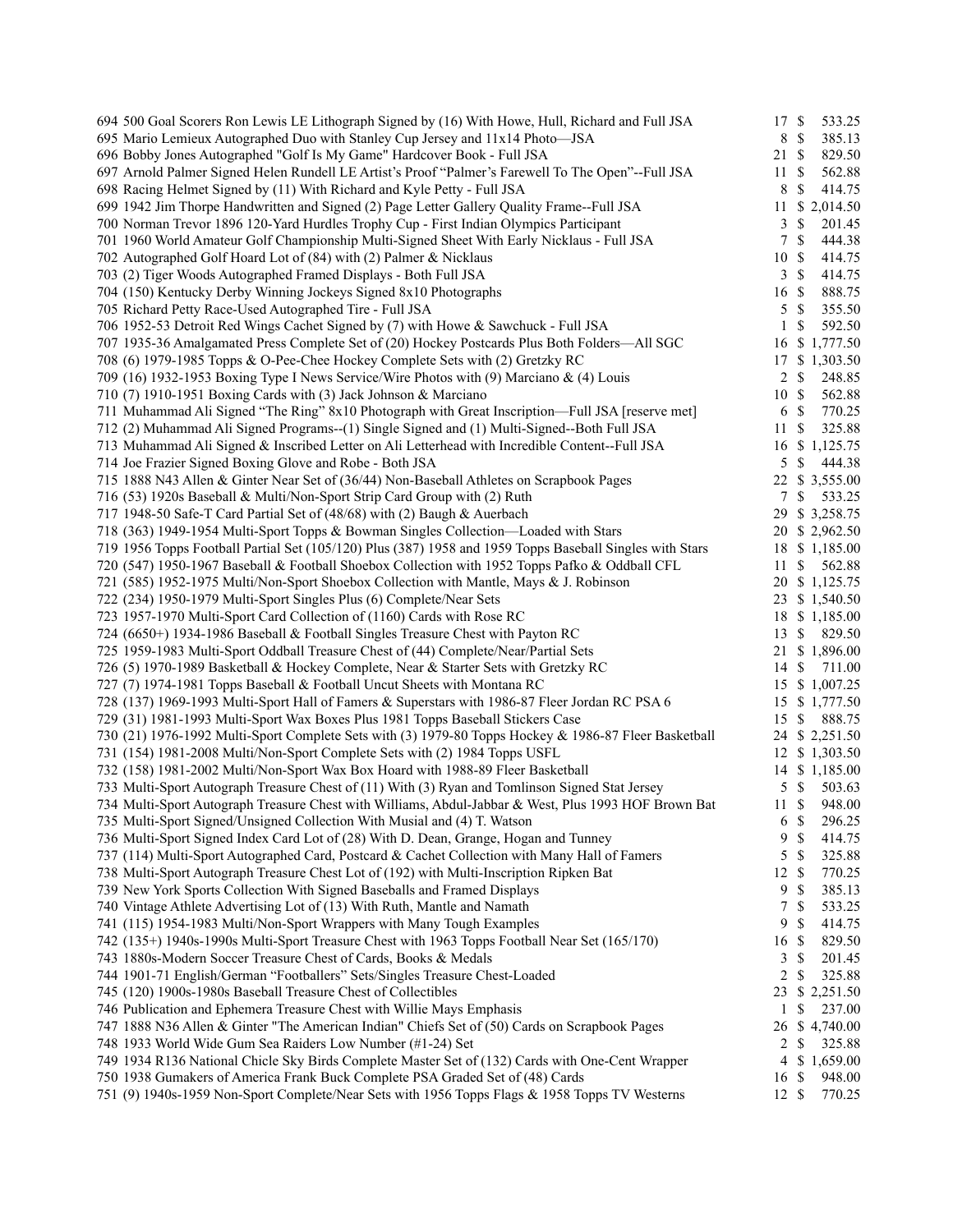| 752 (12) 1961-1967 Non-Sport Complete/Near/Partial Sets with Batman, Beatles & Hogan's Heroes            |                  |                           | 20 \$ 1,422.00 |
|----------------------------------------------------------------------------------------------------------|------------------|---------------------------|----------------|
| 753 1904 American Chicle Confederate Portrait Album                                                      | 6 <sup>°</sup>   |                           | 414.75         |
| 754 1912 T74 Booker Tobacco Indian Series Near Set of (30/35) Cards                                      | 5                | $\mathbb{S}$              | 325.88         |
| 755 Early 1900s Non-Sport Tobacco & Caramel Group of (446) Cards with E49 American Caramel Wild West Set | 7                | $\mathbb{S}$              | 325.88         |
| 756 1929 H572 Stevens-Davis "Men of America" Complete Set of (53) Booklets in Original Box               | 8                | \$                        | 503.63         |
| 757 (3) 1940-1946 Non-Sport Pinback Complete, Partial and Starter Sets                                   | $\boldsymbol{0}$ | $\mathbb{S}$              |                |
| 758 1945-1947 PF6 Kellogg's Pep Pins Comics Complete Set (86/86)                                         | 12S              |                           | 651.75         |
| 759 (6) 1930s-1960 Non-Sport Complete Sets with R139 Soldiers Set                                        | 8                | $\mathbb{S}$              | 651.75         |
| 760 1950 Topps Hopalong Cassidy High Number (#187-230) Set of (44) Cards                                 | 12               | $\mathbb{S}$              | 355.50         |
| 761 1952 Topps Look 'N See Complete Set of (135) Plus Viewer                                             | 21               |                           | \$1,422.00     |
| 762 (4) 1956 Topps Davy Crockett Orange & Green Complete/Near Sets Plus (134) Duplicates                 | 11               | $\mathbb{S}$              | 651.75         |
| 763 1956 Topps Non-Sports Sets with Davy Crockett (Orange) & Flags of the World                          | 12               | $\mathbb{S}$              | 711.00         |
| 764 1965 Topps Battle Complete Set of (66) Cards                                                         |                  |                           | 34 \$ 2,844.00 |
| 765 1967 Topps "Who Am I?" Complete Unscratched Set of (44) - Nice!                                      |                  |                           | 19 \$ 1,125.75 |
| 766 1910s-1990s Non-Sport Set & Singles Treasure Chest with 1976 Topps Star Trek Set                     | 9                | $\mathbb{S}$              | 414.75         |
| 767 1960s-1990s Treasure Chest Non-Sport Complete Set Lot of (95) with (6) Star Wars Sets                | 26               | $\mathbb{S}$              | 948.00         |
| 768 Topps Garbage Pail Kids Complete Series 1-14 Run Plus (14) Extra Series Complete/Near Sets           |                  |                           | 28 \$ 2,014.50 |
| 769 (2) 1887-1890 Dogs Head Cigarette Boxes & (3) 1887 N166 Old Judge Singles                            | $\mathbf{1}$     | $\mathbb{S}$              | 237.00         |
| 770 (58) 1887-1890 Non-Sport Tobacco Cards Plus (3) Display Boxes                                        | 6                | $\mathbb{S}$              | 444.38         |
| 771 Turn-Of-The-Century "Our National Game Scrapbook" with (320+) Trade Cards/Artifacts                  | 3                | $\mathbb{S}$              | 284.40         |
| 772 1880s-1980s American Trade Cards & English Non-Sport Collection of (1068) Items                      | 6                | $\mathbb{S}$              | 189.60         |
| 773 (15) 1953 Bowman Television & Radio Stars of NBC Unopened PSA Graded Cello Packs                     | 7                | $\mathbb{S}$              | 770.25         |
| 774 1967 Topps Wacky Packages #32 Ratz Die-Cut PSA 4 (mc)—The Holy Grail of Wacky Packs                  | 10               |                           | \$1,777.50     |
| 775 1975 Topps Wacky Packs Series 15 Wax Box--GAI 7                                                      | 13               |                           | \$1,185.00     |
| 776 (3) 1977-1980 Topps Star Wars Unopened Wax Boxes                                                     | $12 \text{ }$ \$ |                           | 711.00         |
| 777 1876 "Proof" Seated Liberty Dime PCGS Graded PR-65                                                   | 2                |                           | \$1,422.00     |
| 778 1895-S Morgan Silver Dollar ANACS Graded F-12                                                        | 2                | \$                        | 385.13         |
| 779 "Key Date" 1909-S VDB Lincoln Cent Coin NGC Graded AU-58                                             | 5                |                           | \$1,185.00     |
| 780 "Gem Uncirculated" 1934-D Peace Silver Dollar NGC Graded MS-65                                       | 4                |                           | \$1,303.50     |
| 781 1939 "Proof" Walking Liberty Half Dollar NGC Graded PF-66                                            | 4                | \$                        | 562.88         |
| 782 Treasure Chest of U.S. Coins with Many Silver Coins                                                  |                  |                           | 6 \$ 1,066.50  |
| 783 Franklin & Eleanor Roosevelt Signed Photographs with Full JSA [reserve not met]                      | 6                | $\mathbb{S}$              | 562.88         |
| 784 Elvis Presley Framed Cut Signature Display - Full JSA [reserve not met]                              | 3                |                           | \$1,303.50     |
| 785 Paul McCartney Autographed Framed Photograph - Full JSA                                              | 7                | $\mathbb{S}$              | 711.00         |
| 786 (20) Signed Entertainer First Day Covers with Lantz and Schmeling--All JSA                           | 18               | $\mathbb{S}$              | 829.50         |
| 787 Autographed Entertainer/Celebrity Flats Collection of (19) with Glenn, Cronkite & Stanwyck--All JSA  | 5                | $\mathbb{S}$              | 284.40         |
| 788 (2) Doug Anderson Multi-Signed Broadway Show Caricatures with Lucille Ball & Jackie Gleason-Full JSA | 7                | $\mathbb{S}$              | 201.45         |
| 789 1930s "Novelview" and "View-Master" Viewer and Reel Lot With "Junior Projector"                      | 3                | $\mathbb{S}$              | 165.90         |
| 790 1870s-1970s Cigarette & Gum Tobacco Pin/Tin Grouping of (13) Items                                   | $\mathbf{1}$     | $\mathbb{S}$              | 118.50         |
| 791 (7) 1948-1958 Brooklyn/Los Angeles Dodgers Type Cards Plus Team Photograph                           | 9                | $\mathbb{S}$              | 592.50         |
| 792 (11) 1949-1960 Baseball Hall of Fame Oddball Cards with Aaron, Mays & Williams                       | 11               | -S                        | 533.25         |
| 793 1958 Topps Baseball Complete Set of (494) Cards                                                      |                  |                           | 15 \$ 1,659.00 |
| 794 (49) 1957-1959 Topps Baseball Variations & Checklist/Contest Cards with 1958 Yellow Variation Near   |                  |                           | 12 \$ 1,066.50 |
| 795 1962 Topps Baseball Bucks Complete Set of (96/96)                                                    |                  |                           | 20 \$ 2,725.50 |
| 796 1957-1963 Topps Baseball Singles Collection of (2267) Cards with (115) High Numbers                  |                  |                           | 24 \$ 1,896.00 |
| 797 (12) 1953-1968 Topps & Bowman Baseball "Mickey & the Boys" Group of Mantle Specialty Cards           | 7                | \$                        | 503.63         |
| 798 (722) 1954-1957 Topps & Bowman Baseball Singles Collection with Aaron, Mantle & T. Williams          |                  |                           | 35 \$ 4,147.50 |
| 799 1949-1966 Topps & Bowman Baseball Shoebox Collection of (2431) Cards with Koufax RC                  |                  |                           | 25 \$ 2,488.50 |
| 800 (5) 1961-1970 Quality Topps Baseball Oddball Sets & Nabisco Team Flakes                              |                  |                           | 21 \$ 1,303.50 |
| 801 1960-1982 Baseball Oddball Issue Star Collection of (266) Cards with Clemente, Koufax & Mays         |                  |                           | 17 \$ 1,777.50 |
| 802 (128) 1929-1982 Baseball Wrappers with Tougher Variations & Pre-War                                  | 13               |                           | \$1,303.50     |
| 803 1936 R311 Glossy and Leather Lot of (25) Different                                                   | 3                | \$                        | 770.25         |
| 804 1936 Goudey "Wide Pen" Premiums Type I Lot of (63) Different With Greenberg and Gehringer            | 8                | $\mathbb{S}$              | 562.88         |
| 805 (21) 1946-47 Propagandas Montiel Cuban Baseball Singles with Cobb                                    | 10S              |                           | 829.50         |
| 806 (5) 1940s-1959 Cuban/Negro League Baseball Items                                                     | $\mathbf{1}$     | $\mathbb{S}$              | 118.50         |
| 807 Babe Ruth Ephemera Lot of (7) with Snookums, Scoops and Look 'n See                                  | 11               | -S                        | 325.88         |
| 808 (4) 1953-1955 Topps & Bowman Mickey Mantle Cards                                                     |                  |                           | 6 \$ 1,007.25  |
| 809 1955 Rawlings Stan Musial Complete Set of (6) Cards from Glove Box                                   | 16               | $\boldsymbol{\mathsf{S}}$ | 592.50         |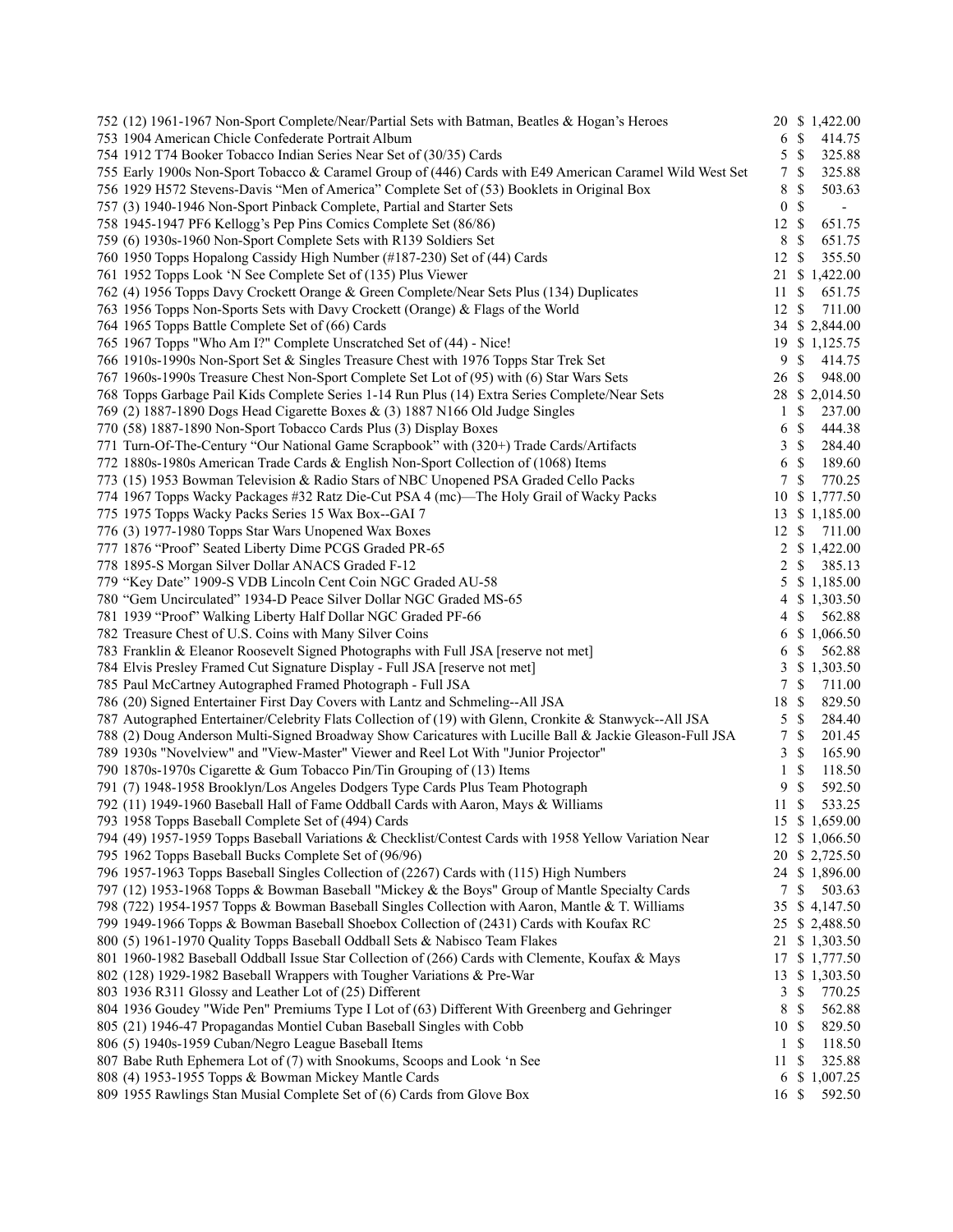| 810 1959 Fleer Ted Williams Complete Set of (80) Cards                                                | $13 \text{ }$ \$ |                           | 829.50           |
|-------------------------------------------------------------------------------------------------------|------------------|---------------------------|------------------|
| 811 1921 Baltimore Orioles International League Team Panoramic Supplement                             |                  | 9S                        | 385.13           |
| 812 1934 and 1940 World Series Programs Lot of (4) with All Participating Teams                       | 5                | $\mathbb{S}$              | 414.75           |
| 813 Baseball-Themed Publication Lot With Vintage "Life" Issues and (4) World Series Programs          | 1                | \$                        | 237.00           |
| 814 1953-85 Baseball Publication Lot of (37) with Yankees & Dodgers Emphasis                          | 5                | $\mathbb{S}$              | 284.40           |
| 815 1944-2008 Brooklyn/Los Angeles Dodgers Yearbook, Program and Ticket Collection                    | 1                | $\mathbb{S}$              | 237.00           |
| 816 Los Angeles Dodgers 1959-2009 Postseason Program and Ticket Lot                                   | 1                | $\mathbb S$               | 237.00           |
| 817 (64) 1960s-1980s Baseball Publications and Ephemera with Dodgers, Yankees & World Series          | 3                | $\mathbb{S}$              | 260.70           |
| 818 1950s Mickey Mantle "Baseball Action Game" by Kohner with Original Box                            | 5                | $\mathbb{S}$              | 414.75           |
| 819 1954-1963 Bazooka, Post & Red Heart Baseball Mickey Mantle Oddball Group of (11) Cards            | 13               | $\mathbb{S}$              | 829.50           |
| 820 1958-1969 Topps Baseball Mickey Mantle Run of (12) Regular Issue Cards                            | 12               |                           | \$2,014.50       |
| 821 (27) 1959-1971 Bazooka Baseball Collection of Boxes, Panels & Singles with Mantle                 |                  |                           | 18 \$ 1,422.00   |
| 822 1975-1977 Topps Baseball Complete Set Run                                                         | 10S              |                           | 474.00           |
| 823 (7500+) 1967-1978 Topps Baseball Cards with Aaron, Clemente & Mays                                | $11 \text{ }$ \$ |                           | 711.00           |
| 824 1968 Topps Action Stickers Starter Set of (8/16) Panels with Aaron, Clemente & Mays               | 12S              |                           | 948.00           |
| 825 1954-1983 Baltimore Orioles Pennant Lot of (18) With (2) Extremely Rare 1954 Examples             | $14 \text{ }$ \$ |                           | 829.50           |
| 826 (4) New York Yankees PSA Graded World Series Full Tickets With 1963 & 2009                        |                  | $2 \sqrt{s}$              | 189.60           |
| 827 New Yankee Stadium 2009 Inaugural Season (2) Seat Full-Season Ticket Book                         | $\overline{2}$   | $\mathbb{S}$              | 385.13           |
| 828 1928 World Champion New York Yankees Team-Signed Ball With Gehrig, Lazzeri and Full JSA           | 19               |                           | \$1,659.00       |
| 829 (3) 1920 International League Baltimore Orioles Jack Dunn Signed Payroll Checks                   | 9                | $\mathbb{S}$              | 474.00           |
| 830 (13) New York Yankees & Brooklyn Dodgers Team/Single-Signed Items Plus 1950s Dodgers Pennant      | 12               | -S                        | 651.75           |
| 831 (55) 1888-1982 Multi-Sport Graded Collection with Aaron, Mantle & Signed Cards                    |                  |                           | 14 \$ 1,896.00   |
| 832 (2839) Baseball Legends Modern Insert Collection with Game-Used, Numbered & Inserts               | 17               |                           | \$1,185.00       |
| 833 Massive 1970s-2000s Multi/Non-Sport Treasure Chest of Sets & Singles                              | 12               | \$                        | 533.25           |
| 834 1935 New York Yankees Team-Signed Ball With Gehrig, Lazzeri and Full JSA                          | 11               |                           | \$1,007.25       |
| 835 1954-1955 Brooklyn Dodgers Team-Signed Ball With J. Robinson, Campanella, Reese and Full JSA      |                  |                           | 22 \$ 2,251.50   |
| 836 1956 Brooklyn Dodgers Team Signed Baseball With (27) Signatures Including J. Robinson & Koufax    | $\tau$           | -S                        | 711.00           |
| 837 1960 American League Stars Ball Signed by (17) With Mantle, Maris and Full JSA                    | 10S              |                           | 888.75           |
| 838 1963 American League Champion New York Yankees Team-Signed Ball With Mantle, Maris and Full JSA   |                  |                           | 26 \$ 2,962.50   |
| 839 Mid-1960s HOFer/Star Baseball Signed by (17) With Grove, Greenberg and Full JSA                   | 11               | $\mathbb{S}$              | 651.75           |
|                                                                                                       | 10S              |                           | 948.00           |
| 840 HOFers/Stars Multi-Signed Baseball With Speaker and Griffith - Full JSA                           | 6                | $\mathbb{S}$              | 444.38           |
| 841 HOFers/Stars Multi-Signed Baseball With Grove, Traynor and Full JSA                               |                  | $\mathbb{S}$              |                  |
| 842 Early-1970s Hall of Fame Induction Weekend Ball Signed by (17) With Medwick, Traynor and Full JSA | 4<br>5           | $\mathbb{S}$              | 562.88           |
| 843 (6) Autographed Baseballs With 1960 Milwaukee Braves Team-Signed and Musial Single-Signed         | 3                | $\mathbb{S}$              | 414.75<br>355.50 |
| 844 1955 Detroit Tigers Autographed "Don Wingfield" Team Photo--Full JSA                              |                  |                           |                  |
| 845 Joe DiMaggio Autograph Lot of (4) - All Full JSA                                                  | 5                | $\mathbb{S}$              | 414.75           |
| 846 (13) Mickey Mantle Collectibles with (2) Single-Signed Items with Full JSA                        | 11               | $\mathbb{S}$              | 651.75<br>533.25 |
| 847 Baseball HOFer/Stars Signed Flats Lot of (26) With (3) J. DiMaggio and T. Williams                | 3                | $\mathbb{S}$              |                  |
| 848 (24) Perez-Steele Autographed Hall of Fame Postcards in Presentation Album with Mantle & Williams | 15               |                           | \$1,007.25       |
| 849 Atlanta Braves Memorabilia Lot of (10) With (2) Aaron Autographed and 1986 Horner Jersey          | 13               | \$                        | 829.50           |
| 850 Dale Murphy Signed Game-Used Lot of (8) With 1987 Braves Jersey and 1986-1989 Bat                 |                  |                           | 15 \$ 2,014.50   |
| 851 1880s Boston Baseball Club Stock Certificate & Bill of Sale                                       |                  | 6 <sup>°</sup>            | 248.85           |
| 852 Frank Howard September 12, 1968 42nd Home Run Baseball                                            | $14 \text{ }$ \$ |                           | 414.75           |
| 853 (11) 1960-1978 Rochester Red Wings Baseball Payroll Checks                                        |                  | $1 \text{ }$              | 118.50           |
| 854 The DiMaggio Brothers Signed Index Cards with Photo                                               | 8                | $\mathbb{S}$              | 284.40           |
| 855 Perez-Steele Autographed Lot of (3) With Mantle, T. Williams and Uncut Sheet - All JSA            | 8                | $\mathbb{S}$              | 414.75           |
| 856 1994 Upper Deck All-Time Heroes #100 Mickey Mantle Autographed Card--UDA                          | 4                | $\mathbb{S}$              | 444.38           |
| 857 Michael Jordan Single-Signed UDA Baseball                                                         | 14 \$            |                           | 414.75           |
| 858 (149) 1977 Topps Football Mexican Cards with (23) Shortprints                                     | 16 \$            |                           | 711.00           |
| 859 1972-73 Topps Basketball #195 Julius Erving Signed Rookie Card--BVG/JSA Authentic                 | 10S              |                           | 444.38           |
| 860 August 15, 1965 Shea Stadium Beatles Concert Ticket Stub - PSA "Authentic"                        | 14S              |                           | 592.50           |
| 861 Gerald Ford Single-Signed Baseball Bat - Full JSA                                                 | 12 \$            |                           | 770.25           |
| 862 (5) 1989 Topps Baseball Unopened Wax Cases                                                        | 5                | $\mathbb{S}$              | 385.13           |
| 863 (17) 1948-2010 Multi-Sport Star Cards with (6) Graded Including Aaron, Banks & Clemente Rookies   | 16               |                           | \$1,540.50       |
| 864 (5) 1970-1975 Multi-Sport Oddball Complete Sets with 1971-1972 Topps Trios Basketball             | 32               |                           | \$2,844.00       |
| 865 Baseball/Football Autograph Lot of (14) With T. Williams and "Player of the Decade" Bat           | 11               | $\boldsymbol{\mathsf{S}}$ | 474.00           |
| 866 (7550+) 1974-1983 Topps Baseball & Football Card Collection with (2) Payton RC & (2) Montana RC   | 18               | $\mathcal{S}$             | 829.50           |
| 867 1954-1968 Topps, Bowman & Nu-Card Football Shoebox Collection of (453) Cards with Stars           | $\mathbf{3}$     | $\boldsymbol{\mathsf{S}}$ | 355.50           |